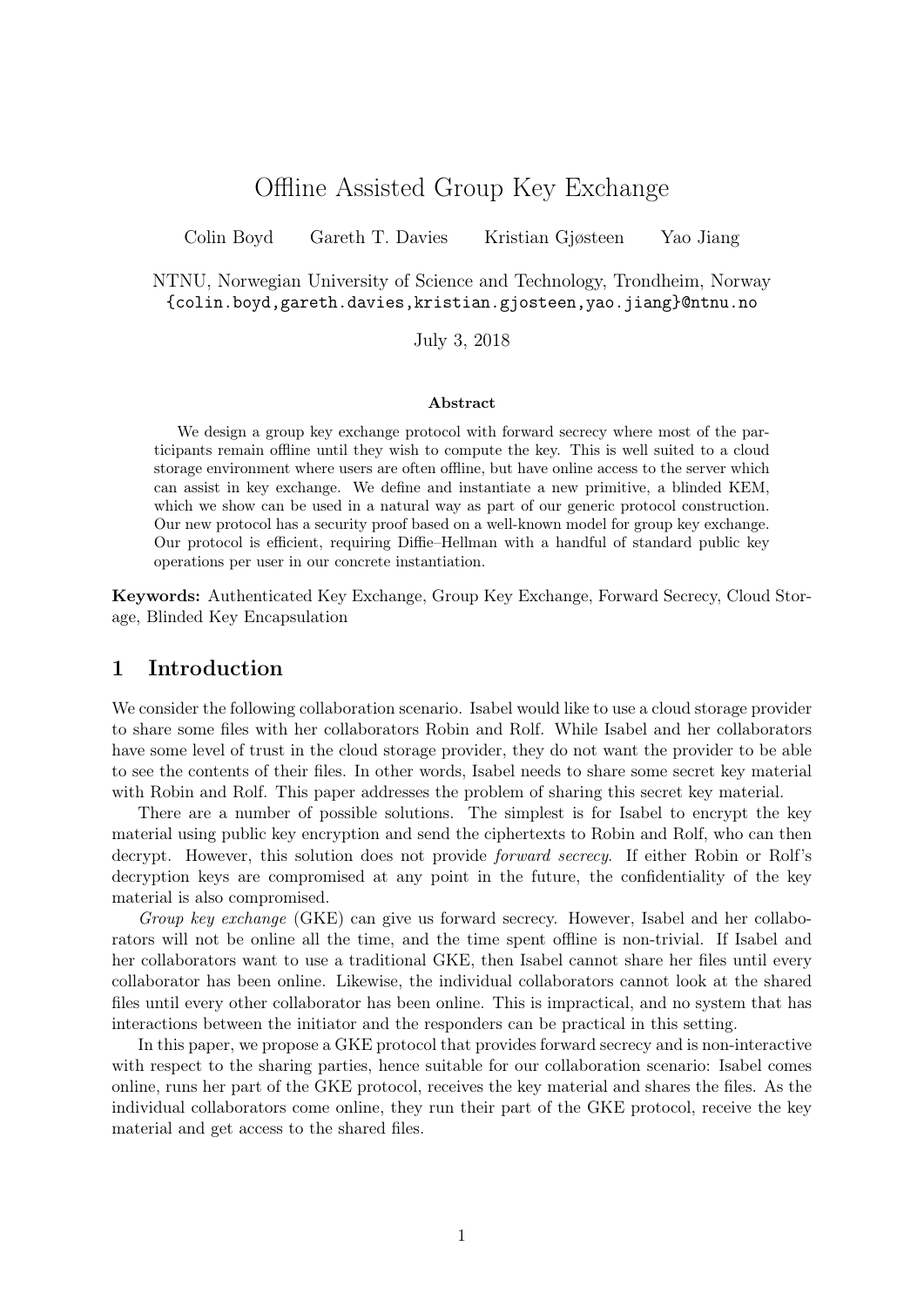### 1.1 Secure Sharing and Forward Secrecy

The users in our collaboration scenario will be content to trust their cloud storage provider (CSP) to make their data available. Some users will be content to trust their CSP to use simple access control to prevent unauthorized access or modification. However, for many users such a convenient trust assumption regarding confidentiality or integrity is either unreasonable, legally impossible or otherwise undesirable. For this reason, many CSPs support (in addition to access control) the obvious solution of user-side encryption of data, where the CSP does not know the key material used for encryption and decryption<sup>[1](#page-1-0)</sup>.

The use of encryption means that groups of users must establish shared key material in order to share data. This suggests group key exchange. However, group key exchange protocols are usually interactive, while in our collaboration scenario, Isabel's collaborators may not all be online at the same time, so completing the group key exchange would take too long, and until the key material was agreed upon, no work could be done.

We therefore desire *non-interactive* solutions that allow the initiator to complete their actions before any recipients come online, and do not require any interaction between the recipients. This rules out traditional group key exchange protocols [\[5,](#page-17-0) [2,](#page-17-1) [18,](#page-18-0) [3,](#page-17-2) [13\]](#page-18-1).

The natural non-interactive solution is to use public key encryption (or perhaps other similar primitives, such as broadcast encryption). However, in the outsourced storage scenario, forward secrecy – compromise of long-term keys does not compromise previously completed sessions – is important. Forward secrecy is typically achieved through the use of interaction with Diffie– Hellman or other ephemeral keys. Using ephemeral keys for confidentiality and long-term keys only for authentication ensures that later release of long-term secrets does not reveal the session key.

Forward secrecy presents an inherent conflict with our requirement to have a non-interactive solution. Indeed, a simple generic argument implies that forward secrecy without interaction is impossible: without interaction the recipient cannot provide an ephemeral input and therefore the recipient's long-term key alone must be sufficient to recover the session key. Recent proposals have attempted to work around this argument in different ways. The first line of work, including the X3DH [\[23\]](#page-18-2) and ART [\[8\]](#page-17-3) protocols, insists that recipients upload some pre-keys to the CSP at some point before the initiator begins their activity. These pre-keys are then used as if they were ephemeral, however if one recipient never comes online then they could sit on the server indefinitely: this is a re-definition of ephemeral and long-term keys, as used by standard key exchange security models. Another approach, taken by Green and Miers [\[14\]](#page-18-3) and further developed by Günther et al. [\[16\]](#page-18-4) and Derler et al. [\[12\]](#page-17-4), concerns so-called zero-round-trip-time (0RTT) key exchange. In this model, the long-term decryption key is updated (punctured) once the recipient comes online, in such a way that the crucial ciphertexts can no longer be decrypted by that (long-term) key. Thus the long-term key is no longer static but evolves over time. Forward secrecy with puncturable encryption relies crucially on the assumption that the protocol (single) message arrives at the receiver. Until that happens the receiver private key is not updated and so the encrypted data is vulnerable to receiver compromise. In addition we note that these works rely on less efficient cryptographic primitives and require increased storage and secure deletion properties at the receiver. Fig. [1](#page-2-0) summarizes selected existing literature on file-sharing protocols.

#### 1.2 Contributions

In this paper, we run into two major obstacles. We need a group key exchange protocol that is non-interactive with respect to the initiator and the responders, and that at the same time provides forward secrecy.

<span id="page-1-0"></span><sup>&</sup>lt;sup>1</sup>This practice is confusingly often called *zero knowledge* in commercial circles.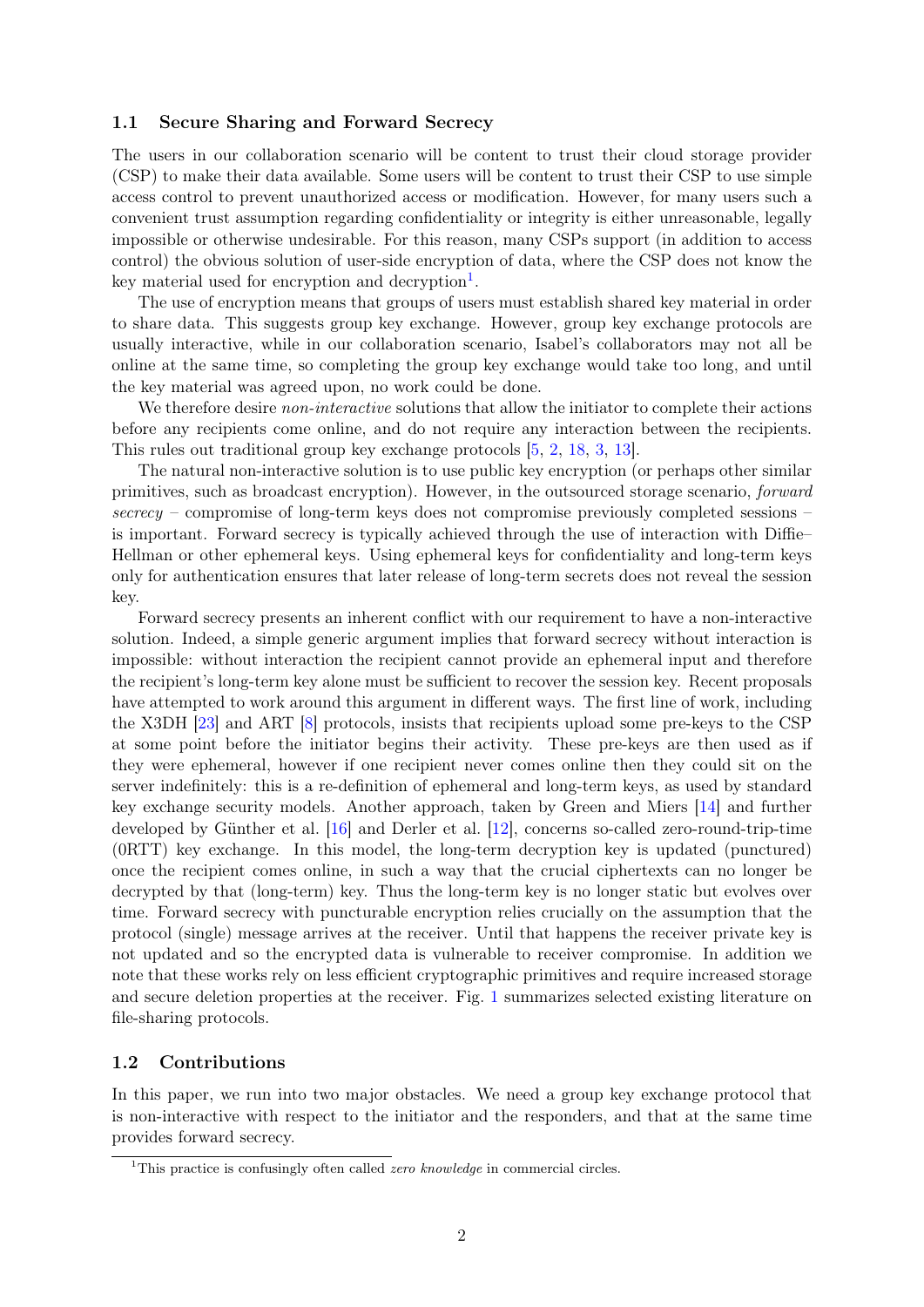<span id="page-2-0"></span>

|                                   | Forward         | Non-           | Security |           |         |
|-----------------------------------|-----------------|----------------|----------|-----------|---------|
| Protocol                          | Secrecy         | Interactive    | Proof    | Efficient | Parties |
| X3DH [23]                         | $J^a$           | $\mathbf{Y}^d$ |          |           |         |
| ART $[8]$                         | $\mathcal{J}^a$ | $\mathbf{x}^d$ |          |           |         |
| 0RTT KE [14, 16, 12]              |                 |                |          |           |         |
| GKE [5, 2, 18, 3, 13]             |                 |                |          |           |         |
| Mona $[22]$ , Tresorit $[20, 21]$ |                 |                |          |           | N       |
| Chu et al. $[7]$                  |                 |                |          |           | N       |
| This work                         | $\mathcal{L}^c$ |                |          |           |         |

Figure 1: Comparison of secure sharing protocols.  ${}^a$ Re-defined 'ephemeral keys';  ${}^b$ Re-defined 'long-term keys'; <sup>c</sup>If the server honestly deletes all ephemeral data;  $^d$ Users must upload pre-keys.

We overcome these obstacles by noting that the cloud server is online at all times, and use ephemeral values provided by the cloud server to give us forward secrecy. This allows us to achieve the best possible level of forward secrecy in our collaboration scenario, without trusting the cloud server. Our protocol is simple and relies only on standard assumptions.

We regard the following as the main contributions of this paper.

- We propose a novel practical group key exchange protocol suitable for use in cloud storage. Our protocol is described in Section [5.](#page-9-0)
- We include a formal security analysis of our protocol in a strong security model with trust assumptions suited to the cloud scenario. The proof is in a security model which is detailed in Section [3.](#page-4-0)
- We introduce definitions and constructions for a new cryptographic primitive, blinded KEMs, which may find other applications. We describe this primitive and provide two secure constructions in Section [4.](#page-6-0)

# 2 Preliminaries

For a set S, denote  $x \stackrel{\$}{\leftarrow} S$  to mean choosing x uniformly at random from S. We write return  $b' \stackrel{?}{=} b$  as shorthand for if  $b' = b$  then return 1; else return 0, with an output of 1 indicating successful adversarial behavior.

### 2.1 Public-key encryption

A public-key encryption scheme  $PKE = (KG_{\text{pke}}, Enc, Dec)$  with message space M is defined as follows.  $KG_{\text{pke}}$  takes as input some security parameter(s), if any, and outputs a public encryption key pk and a secret decryption key sk. Enc takes a message m and produces a ciphertext c using pk:  $c \leftarrow \mathsf{Enc}_{pk}(m)$ . Dec decrypts a ciphertext c using sk to recover m or in the case of failure a symbol  $\perp: m/\perp \leftarrow \mathsf{Dec}_{sk}(c)$ . Correctness requires that  $m \leftarrow \mathsf{Dec}_{sk}(\mathsf{Enc}_{pk}(m))$  for all  $m \in \mathcal{M}$ .

We denote the usual advantage of an adaptive chosen ciphertext adversary  $A$  against realor-random security for the public-key encryption scheme by  $\text{Adv}_{\text{PKE}}^{\text{ror-cca2}}(\mathcal{A})$ . In our protocol's security proof, it is actually convenient to use a generalization of this notion, which we discuss in Appendix [A.](#page-19-0)

## 2.2 Digital signatures

A signature scheme  $DS = (KG_{sig}, Sign, Verify)$  with message space M is defined as follows. KG<sub>sig</sub> takes as input some security parameter(s), if any, and outputs a signing key sk and a public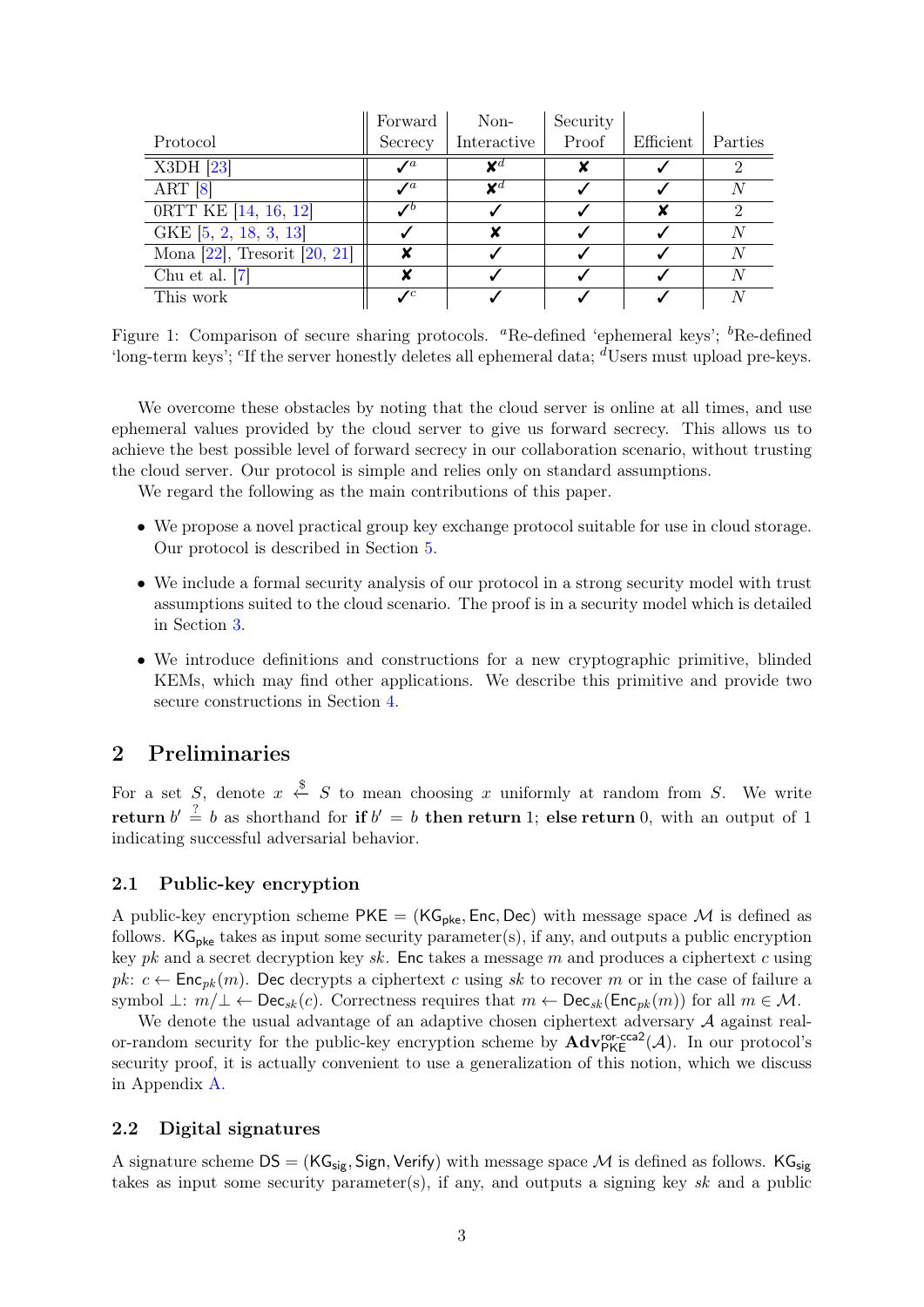verification key vk. Sign creates a signature  $\sigma$  on a message m:  $\sigma \leftarrow$  Sign<sub>sk</sub> $(m)$ . Verify verifies that the signature on the message is in fact valid:  $0/1 \leftarrow$  Verify<sub>vk</sub> $(m, \sigma)$ , with 1 indicating successful verification. Correctness requires that  $Verify_{ik}(m, Sign_{sk}(m)) = 1$  for all  $m \in \mathcal{M}$ .

**Definition 1.** Let  $DS = (KG_{sig}, Sign, Verify)$  be a signature scheme. Then the suf-cma advantage of an adversary A against DS is defined as

$$
\mathbf{Adv}_{\mathsf{DS}}^{\mathsf{suf-cma}}(\mathcal{A}) = \mathbf{Pr}[\mathbf{Exp}_{\mathsf{DS}}^{\mathsf{suf-cma}}(\mathcal{A}) = 1].
$$

where the experiment  $\mathbf{Exp}_{\mathsf{DS}}^{\mathsf{suf-cma}}(\mathcal{A})$  is given in Fig. [2.](#page-3-0)

 $\mathbf{Exp}_{\mathsf{DS}}^{\mathsf{suf-cma}}(\mathcal{A})$  :  $\mathsf{S_{LIST}} \leftarrow \emptyset$  $sk, vk \leftarrow {\sf KG}_{\mathsf{sig}}$  $(m, \sigma) \leftarrow \mathcal{A}^{\mathcal{O}.\mathsf{Sign}}(vk)$  $\operatorname{if}\operatorname{\sf Verify}_{vk}(m,\sigma) \textbf{ and } (m,\sigma) \notin \mathsf{S}_{\mathsf{LIST}}$ return 1 else return 0  $\mathcal{O}.\mathsf{Sign}(m)$  : if  $m \notin \mathcal{M}$  then return ⊥  $\sigma \leftarrow \mathsf{Sign}_{sk}(m)$  $\mathsf{S}_{\mathsf{LIST}} \leftarrow \mathsf{S}_{\mathsf{LIST}} \cup (m, \sigma)$  $return \sigma$ 

Figure 2: The experiment defining suf-cma security for signature schemes.

<span id="page-3-0"></span>Note that in the existential unforgeability under chosen message attack (euf-cma) game the list  $S_{LIST}$  only keeps track of the messages queried by the adversary during the Sign queries phase, so A is not allowed to output  $(m, \sigma_2)$  if she sent m to O.Sign and received  $\sigma_1$ .

#### 2.3 Hardness assumptions

**Definition 2.** Fix a cyclic group  $\mathbb{G}$  of prime order q with generator q. The advantage of an algorithm A solving the *Decision Diffie-Hellman (DDH)* problem for  $\mathbb{G}$  and g is

$$
\mathbf{Adv}_{\mathbb{G}}^{\mathsf{DDH}}(\mathcal{A}) = 2 \Big| \mathrm{Pr}[\mathbf{Exp}_{\mathbb{G}}^{\mathsf{DDH}}(\mathcal{A}) = 1] - \frac{1}{2} \Big|
$$

where the experiment  $\text{Exp}_{\mathbb{G}}^{\text{DDH}}(\mathcal{A})$  is given in Fig. [3.](#page-3-1)

**Definition 3.** Let  $\mathcal F$  be a family of functions. The *collision resistance* advantage of an adversary A running in time  $t$  is

$$
\mathbf{Adv}_{\mathcal{F}}^{\mathsf{CR}}(\mathcal{A}) = \left| \Pr[\mathbf{Exp}_{\mathcal{F}}^{\mathsf{CR}}(\mathcal{A}) = 1] \right|
$$

where the experiment  $\mathbf{Exp}_{\mathcal{F}}^{\mathsf{CR}}(\mathcal{A})$  is given in Fig. [4.](#page-3-2)

Note that in an abuse of notation, we sometimes write  $\mathbf{Adv}_{f}^{\mathsf{CR}}(\mathcal{A})$ , with the understanding that the function family  $\mathcal F$  exists and that the choice of a function f is done at some point.

 $\mathbf{Exp}_{\mathbb{G}}^{\mathsf{DDH}}(\mathcal{A})$  :  $b \stackrel{\$}{\leftarrow} \{0,1\}$  $x,y,z \overset{\$}{\leftarrow} \mathbb{Z}_q$ if  $b = 1$  $c \leftarrow g^{xy}$ else  $c \leftarrow g^z$  $b' \leftarrow \mathcal{A}(g^x, g^y, c)$  $\textbf{return } b' \overset{?}{=} b$  $\mathbf{Exp}^\mathsf{CR}_\mathcal{F}(\mathcal{A})$  :  $\mathsf{f} \overset{\$}{\leftarrow} \mathcal{F}$  $x, y \leftarrow \mathcal{A}(f)$ if  $x \neq y \wedge f(x) = f(y)$  then return 1 else return 0

<span id="page-3-1"></span>Figure 3: DDH experiment.

<span id="page-3-2"></span>Figure 4: Collision resistance experiment.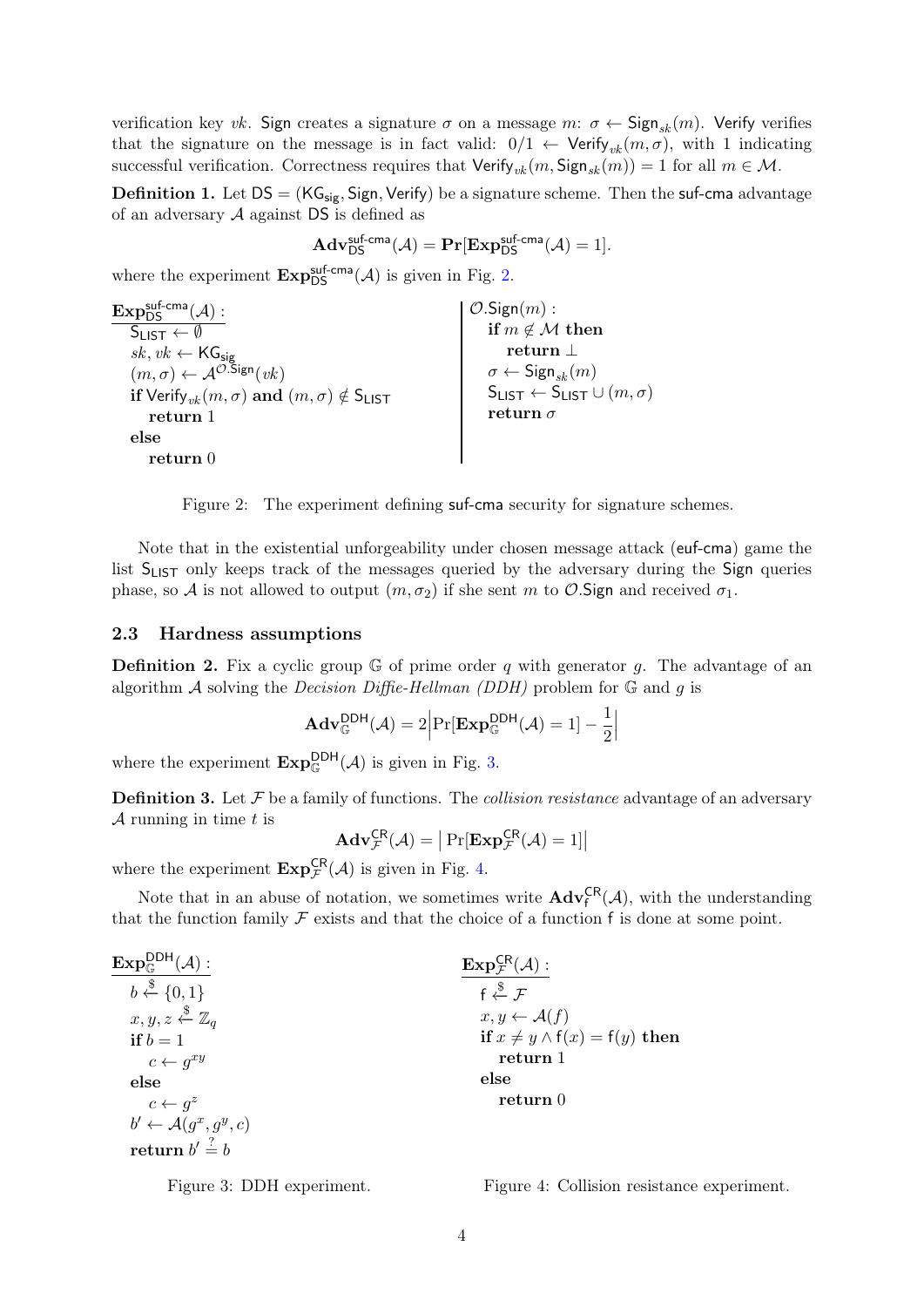# <span id="page-4-0"></span>3 GKE protocol model

The model described in this section is based on previous models for group key exchange such as those of Katz and Yung [\[18\]](#page-18-0) and Bresson and Manulis [\[4\]](#page-17-6). This includes game-based security definitions.

## 3.1 Communication Model

A GKE protocol P is a collection of probabilistic algorithms that determines how oracles of the principals behave in response to signals (messages) from their environment.

Protocol participants and long-lived keys. Each principal V in the protocol is either a user U or a server S. In every session, each user may act as either an initiator I or a responder R. Each principal V holds long-term secret keys, and corresponding public keys of all principals are known to all.

Session identifiers and partner identifiers. Protocol principals maintain multiple instances, or sessions, that may be run simultaneously and we denote a session of principal V by the oracle  $\prod_{V}^{\alpha}$  with  $\alpha \in \mathbb{N}$ .

Each oracle  $\prod_{\alpha}^{\alpha}$  is associated with the variables status<sub>V</sub>, role<sub>V</sub>,  $pid_{\mathsf{V}}^{\alpha}$ ,  $sid_{\mathsf{V}}^{\alpha}$ ,  $k_{\mathsf{V}}^{\alpha}$  as follows:

- status $^{\alpha}_{\text{V}}$  takes a value from  $\{unused, ready, accepted, rejected\}.$
- role $_V^\alpha$  takes a value from: S, I, R.
- $pid_V^{\alpha}$  contains a set of principals.
- $\bullet$   $\;sid^\alpha_{\mathsf{V}}$  contains a string defined by the protocol.
- $\bullet \; k^{\alpha}_{\mathsf{V}}$  the agreed session key (if any).

A session identifier, denoted sid, is a protocol-defined value stored at a principal intended to provide a link to other sessions in the same protocol run. A set of partner identifiers, denoted pid, contains the identities of all intended users in a session.

Each oracle  $\prod_{\alpha}^{\alpha}$  is *unused* until initialization, by which it is told to act as a server or a user together with the long term secret keys. During initialization all oracles begin with status $\alpha = ready$  and role $\alpha$ ,  $pid\alpha$ ,  $sid\alpha$  and  $k^{\alpha}_{\mathsf{V}}$  all equal to  $\bot$ .

**Executing the protocol.** After the protocol starts, each oracle  $\prod_{V}^{\alpha}$  learns its partner identifier  $pid^\alpha_{\rm V}$  and sends, receives and processes messages.

If the protocol at oracle  $\prod_{\mathsf{V}}^{\alpha}$  fails, for example if signature verification or key confirmation fails, then the oracle changes its state to rejected and no longer responds to protocol messages. Otherwise, if V is a user, after computing  $k_V^{\alpha}$  oracle  $\prod_V^{\alpha}$  changes its state to *accepted* and no longer responds to protocol messages, and if  $\vee$  is the server, oracle  $\prod_{\alpha}^{\alpha}$  accepts after all responder oracles get their messages or expiration.

### <span id="page-4-1"></span>3.2 Security Notions

Adversarial model. An efficient adversary  $A$  interacts with sessions by using the set of queries defined below. This models the ability of  $A$  to completely control the network, deciding which instances run and obtaining access to other useful information. The Test query can only be asked once by  $A$  and is only used to measure adversary's success; it does not correspond to any actual adversary's ability.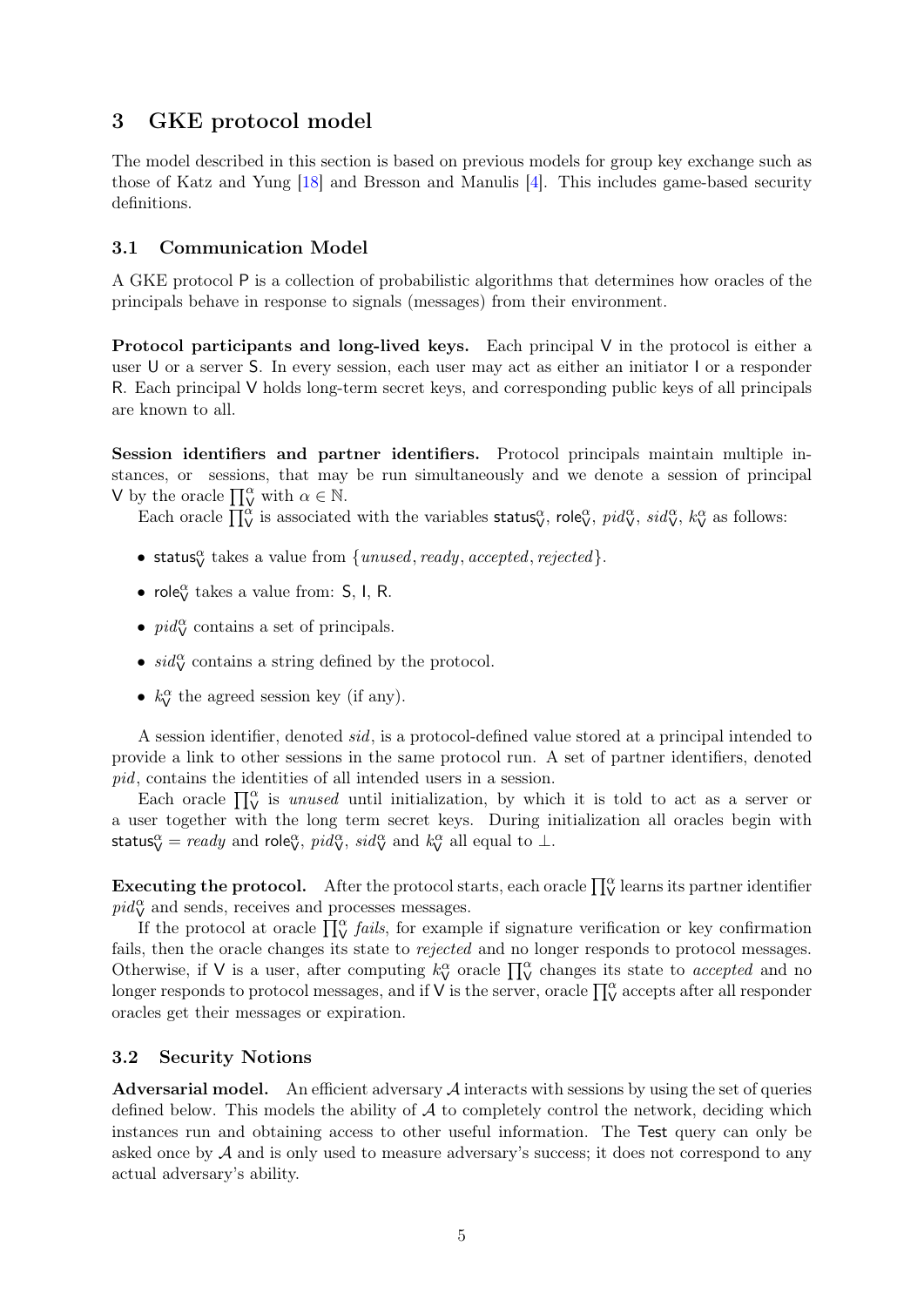- Execute  $(S)$ : Input a set of unused oracles S which execute an honest run of the protocol. The oracles compute what the protocol specifies and returns the output messages.
- Send( $\prod_{\nu}^{\alpha}$ , m): Sends message m to oracle  $\prod_{\nu}^{\alpha}$ . The oracle computes what the protocol defines, and sends back the output message (if any), together with the status of  $\overline{\prod}_{V}^{\alpha}$ .
- Corrupt(V): Outputs principal V's long-term secret key.
- Reveal( $\prod_{V}^{\alpha}$ ): Outputs session key  $k_{V}^{\alpha}$  if oracle  $\prod_{V}^{\alpha}$  has accepted and holds some session key  $k^{\alpha}_{\mathsf{V}}$ .
- Test( $\prod_{V}^{\alpha}$ ): If oracle  $\prod_{V}^{\alpha}$  has status *accepted*, holding a session key  $k_{V}^{\alpha}$ , then a bit b is randomly chosen and this query outputs the session key  $k<sub>V</sub><sup>\alpha</sup>$  if  $b = 1$ , or a random string from the session key space if  $b = 0$ .

Partnering. A secure GKE protocol should ensure that the session key established in an oracle  $\prod_{\alpha}^{\alpha}$  is independent of session keys established in other sessions, except for the partners of  $\prod_{\alpha}^{\alpha}$ . This is modeled by allowing the adversary to reveal any session key except the one in the Test session and its partners. Informally, partnering is defined in such a way that oracles who are supposed to agree on the shared session key are partners.

<span id="page-5-1"></span>**Definition 4.** Two oracles  $\prod_{V}^{\alpha}$  and  $\prod_{W}^{\beta}$  are partners if  $pid_{V}^{\alpha} = pid_{W}^{\beta}$  and  $sid_{V}^{\alpha} = sid_{W}^{\beta}$ .

Freshness. The notion of freshness models the conditions on the adversary's behaviour that are required to prevent trivial wins.

<span id="page-5-2"></span>**Definition 5.** An oracle  $\prod_{\mathsf{V}}^{\alpha}$  is *fresh* if neither this oracle nor any of its partnered oracles have been asked a Reveal query, and either

- $\bullet\,$  no server player nor any player in  $pid^\alpha_{\mathsf V}$  was corrupted before every partnered oracle reached status accepted; or
- no player in  $pid^{\alpha}_{\mathsf{V}}$  is ever corrupted.

Security Game. Bringing together everything we have introduced so far, we can describe the game that allows us to measure the advantage of an adversary against a GKE protocol.

<span id="page-5-0"></span>**Definition 6.** Let P be a GKE protocol. The game  $\text{Exp}_{P}^{\text{ake}}(\mathcal{A})$  consists of the following three phases:

- Initialization. Each principal  $V$  runs the key generation algorithm to generate long-term key pairs. The secret keys are only known to the principal, while public keys are revealed to every principal and the adversary.
- $Queries$ . The adversary  $A$  is allowed to make Execute, Send, Reveal, Corrupt, and Test queries. During this phase,  $A$  is only allowed to ask only one Test query to a fresh oracle, which should remain fresh until the end of this phase.
- Guessing. A outputs its guess  $b'$ .

The output of the game is 1 if  $b = b'$ , otherwise 0.

The *advantage* of the adversary  $A$  against the **ake-security** of  $P$  is

$$
\mathbf{Adv}_{\mathsf{P}}^{\mathsf{ake}}(\mathcal{A}) = 2 \left| \Pr[\mathbf{Exp}_{\mathsf{P}}^{\mathsf{ake}}(\mathcal{A}) = 1] - 1/2 \right|.
$$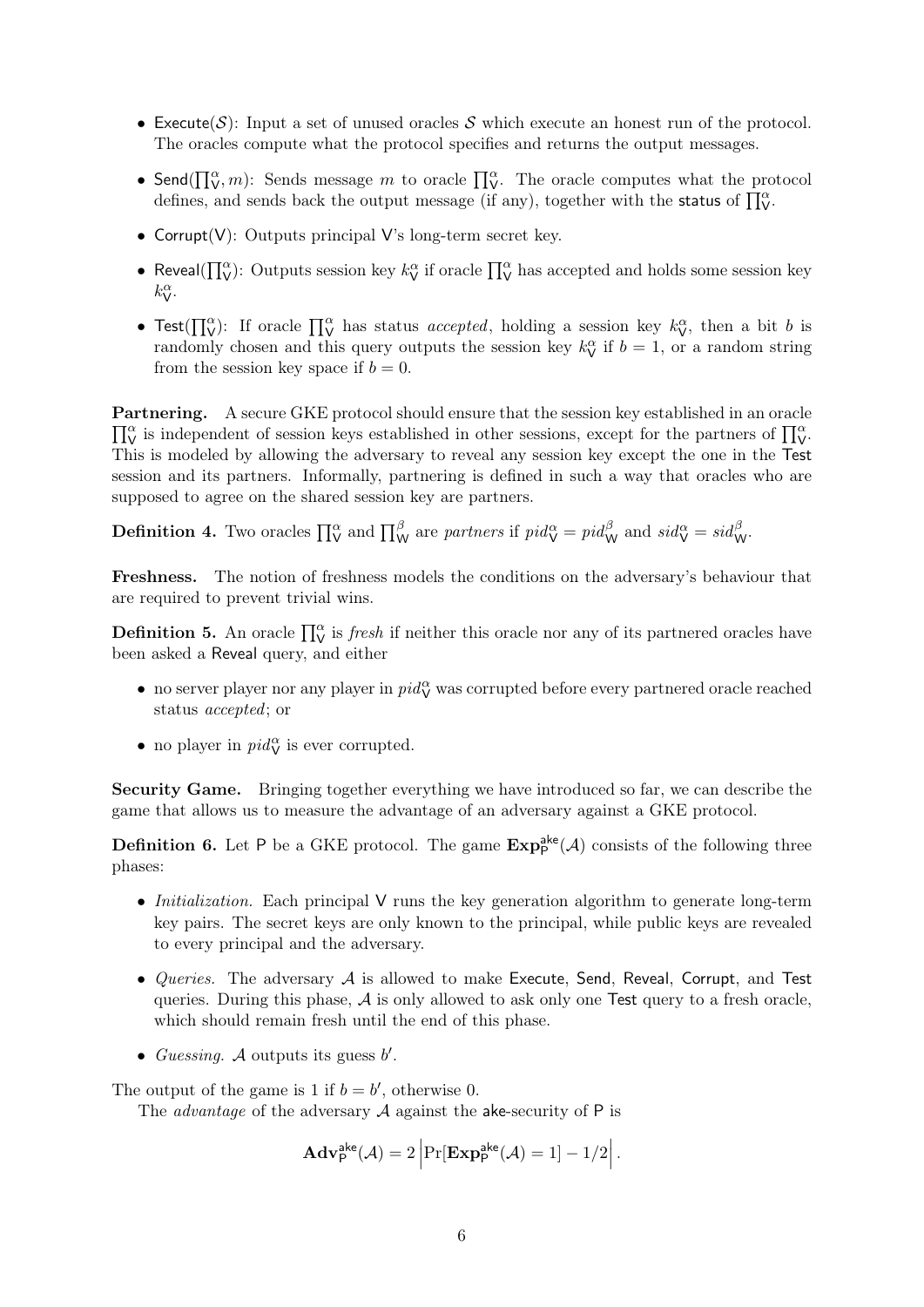## <span id="page-6-0"></span>4 Blinded KEM

The concept of using public-key encryption to transport keys for use in symmetric encryption is by now well studied  $[9, 10, 11, 19, 1, 17]$  $[9, 10, 11, 19, 1, 17]$  $[9, 10, 11, 19, 1, 17]$  $[9, 10, 11, 19, 1, 17]$  $[9, 10, 11, 19, 1, 17]$  $[9, 10, 11, 19, 1, 17]$  $[9, 10, 11, 19, 1, 17]$  $[9, 10, 11, 19, 1, 17]$  $[9, 10, 11, 19, 1, 17]$  $[9, 10, 11, 19, 1, 17]$  $[9, 10, 11, 19, 1, 17]$ . This primitive is known as a key encapsulation mechanism (KEM) and is used in conjunction with a *data encapsulation mechanism* (DEM) that models some symmetric encryption scheme. This KEM-DEM framework is widely deployed in internet protocols, however – as we mentioned earlier – it does not provide any forward secrecy. The cloud scenario allows the initiator to store the encapsulated key and the DEM ciphertext in some repository for the recipient to later retreive, but we ask: can the (untrusted) cloud give us some notion of forward secrecy of the key that the initator wishes to transport?

It is well known how to turn a KEM into a key exchange protocol. We shall introduce a new primitive, which we call *blinded KEM*, and in the next section we will explain how to turn such a primitive into a group key exchange protocol suitable for our purposes.

Compared to a traditional KEM, a blinded KEM has two additional algorithms: a blinding algorithm takes some encapsulation<sup>[2](#page-6-1)</sup> and adds a blinding value, and an unblinding algorithm (that requires an unblinding key created by the blinding algorithm) removes this blinding value from the blinded key. Note that this construction does not generalize existing KEMs since our decapsulation procedure works on blinded encapsulations rather than encapsulations.

The point of this new idealized primitive is to allow parties to safely outsource decapsulation by creating a blinded encapsulation, having someone else decapsulate and then unblinding the result. With careful key management, this idea will give us forward secrecy in our cloud scenario. We will develop this idea into a group key exchange protocol in the next section.

The concept of blinding is best known in the context of blind signatures, but have been used extensively in many areas of cryptography. It has also been used in the context of blind decryption [\[15,](#page-18-10) [24\]](#page-18-11), and some of the schemes are quite similar to our constructions, even though they have very different applications in mind and also different security requirements.

After providing a definition of this primitive's algorithms, we give two natural constructions (based on DH and RSA).

Definition 7. A blinded key encapsulation mechanism (blinded KEM) BKEM consists of five algorithms ( $KG_{BKEM}$ , Encap, Blind, Decap, Unblind). The key generation algorithm  $KG_{BKEM}$  outputs an encapsulation key  $ek$  and a decapsulation key  $dk$ . The encapsulation algorithm Encap takes as input an encapsulation key and outputs an encapsulation C and a key  $k \in \mathcal{G}$ . The blinding algorithm takes as input an encapsulation key and an encapsulation and outputs a blinded encapsulation  $\tilde{C}$  and an unblinding key uk. The *decapsulation* algorithm Decap takes a decapsulation key and a (blinded) encapsulation as input and outputs a (blinded) key  $k$ . The unblinding algorithm takes as input an unblinding key and a blinded key and outputs a key.

The algorithms satisfy the correct decapsulation requirement: When  $(ek, dk) \leftarrow \text{KG}_{\text{BKEM}}$ ,  $(C, k) \leftarrow$  Encap<sub>ek</sub>,  $(\tilde{C}, uk) \leftarrow$  Blind<sub>ek</sub> $(C)$  and  $\tilde{k} \leftarrow$  Decap<sub>dk</sub> $(\tilde{C})$ , then

$$
\mathsf{Unblind}_{uk}(\tilde{k}) = k.
$$

**Definition 8.** Let  $BKEM = (KG_{BKEM}, E_{DKEM}, B_{DKEM}, D_{DKEM})$  be a blinded KEM. The distinguishing advantage of any adversary  $A$  against BKEM getting r blinded decapsulation samples is

$$
\mathbf{Adv}_{\mathsf{BKEM}}^{\mathsf{ind}}(\mathcal{A}, r) = 2 \Big| \Pr[\mathbf{Exp}_{\mathsf{BKEM}}^{\mathsf{ind}}(\mathcal{A}, r) = 1] - 1/2 \Big|,
$$

where the experiment  $\mathbf{Exp}_{\mathsf{BKEM}}^{ind}(\mathcal{A}, r)$  is given in Fig. [5.](#page-7-0)

<span id="page-6-1"></span><sup>&</sup>lt;sup>2</sup> We abuse nomenclature throughout the rest of the paper and use 'encapsulation' to refer to a key encapsulation that is yet to be blinded.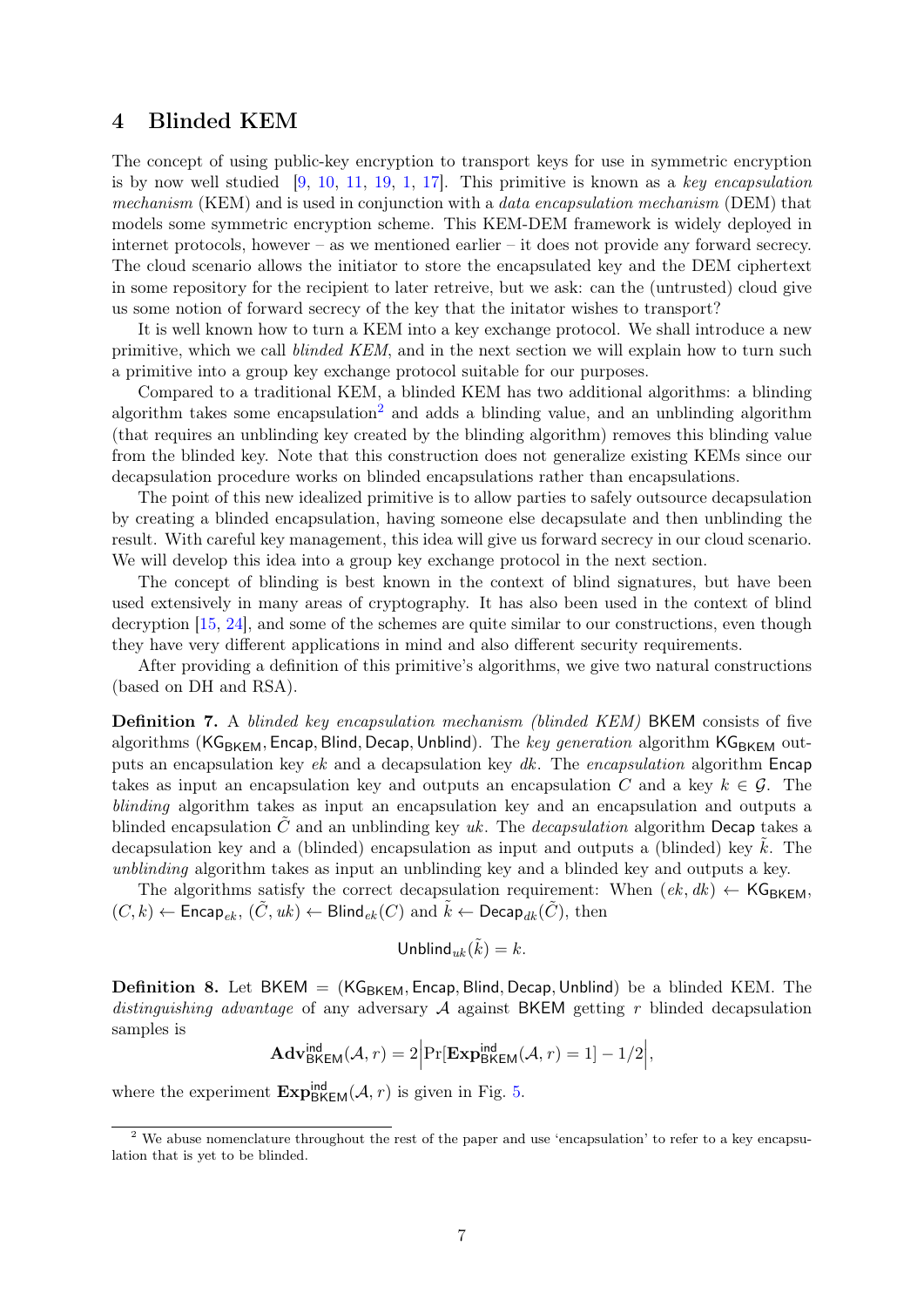$\mathbf{Exp}_{\mathsf{BKEM}}^{ind}(\mathcal{A}, r)$  :  $b \stackrel{\$}{\leftarrow} \{0,1\}$  $(ek, dk) \leftarrow$  KG<sub>BKEM</sub>  $(C, k_1) \leftarrow$  Encap<sub>ek</sub>  $k_0 \overset{\$}{\leftarrow} \mathcal{G}$ for  $j \in \{1, \ldots, r\}$  do  $(\tilde{C}_j, uk_j) \leftarrow \mathsf{Blind}_{ek}(C)$  $\tilde k_j \gets \tilde{\mathsf{Decap}}_{dk}(\tilde C_j)$  $b' \leftarrow \mathcal{A}(ek, C, k_b, \{(\tilde{C}_j, \tilde{k}_j)\}_{1 \leq j \leq r})$  $\textbf{return } b' \overset{?}{=} b$ 

<span id="page-7-0"></span>Figure 5: Indistinguishability experiment  $\mathbf{Exp}_{BKEM}^{ind}(\mathcal{A}, r)$  for a blinded KEM.

**Definition 9.** Let ek be any public key and let  $C_0$  and  $C_1$  be two encapsulations. Define  $X_0$ and  $X_1$  to be the statistical distribution of the blinded encapsulation output by Blind<sub>ek</sub> ( $C_0$ ) and Blind<sub>ek</sub>  $(C_1)$ , respectively. We say that the blinded KEM is  $\epsilon$ -blind if the statistical distance of  $X_0$  and  $X_1$  is at most  $\epsilon$ .

**Definition 10.** Let  $ek$  be any public key and let C be an encapsulation of the key k. Let C be a blinded encapsulation of  $C$  with corresponding unblinding key  $uk$ . We say that the blinded KEM is *rigid* if there is exactly one  $\tilde{k}$  such that  $\textsf{Unblind}_{uk}(\tilde{k}) = k$ .

We now present two instantiations of blinded KEMs based on well-known hardness assumptions, namely DDH and the RSA problem.

## <span id="page-7-3"></span>4.1 Construction I: DH-based

We consider the following Diffie-Hellman-based blinded KEM (DH-BKEM). Let G be a group of prime order q with generator q and define DH-BKEM in Fig.  $6$ .

| $KG_{BKEM}$ $):$                                                                                                | $\mathsf{Blind}_{ek}(C):$                                                                               |
|-----------------------------------------------------------------------------------------------------------------|---------------------------------------------------------------------------------------------------------|
| $s \stackrel{\$}{\leftarrow} \mathbb{Z}_q^*$                                                                    | $t \overset{\$}{\leftarrow} \mathbb{Z}_q^*$<br>$\tilde{C} \leftarrow C^t$                               |
| $ek \leftarrow g^s$                                                                                             |                                                                                                         |
| $dk \leftarrow s$                                                                                               | $uk \leftarrow t^{-1} \bmod q$                                                                          |
| return $ek, dk$                                                                                                 | return $\tilde{C}$ , uk                                                                                 |
| Encap $_{ek}$ :<br>$\begin{array}{c} i \stackrel{\$}{\leftarrow} \mathbb{Z}^*_q\\ C \leftarrow g^i \end{array}$ | $\frac{\mathsf{Decap}_{dk}(\tilde{C}) :}{\tilde{k} \leftarrow \tilde{C}^{dk}}$<br>return $\overline{k}$ |
| $k \leftarrow e k^i$                                                                                            |                                                                                                         |
| return $C, k$                                                                                                   | Unblind <sub>uk</sub> $(\tilde{k})$ :                                                                   |
|                                                                                                                 | $k \leftarrow \overline{\tilde{k}^{uk}}$                                                                |
|                                                                                                                 | return $k$                                                                                              |

Figure 6: Diffie-Hellman-based blinded KEM (DH-BKEM).

<span id="page-7-2"></span><span id="page-7-1"></span>**Theorem 1.** DH-BKEM is a 0-blind BKEM and is rigid. Furthermore, let  $A$  be any adversary against the above construction getting r blinded decapsulation samples. Then there exists an adversary  $\mathcal{B}_r$  against DDH such that

$$
\mathbf{Adv}_{\mathsf{DH-BKEM}}^{\mathsf{ind}}(\mathcal{A},r) \leq \mathbf{Adv}_{\mathbb{G}}^{\mathsf{DDH}}(\mathcal{B}_r).
$$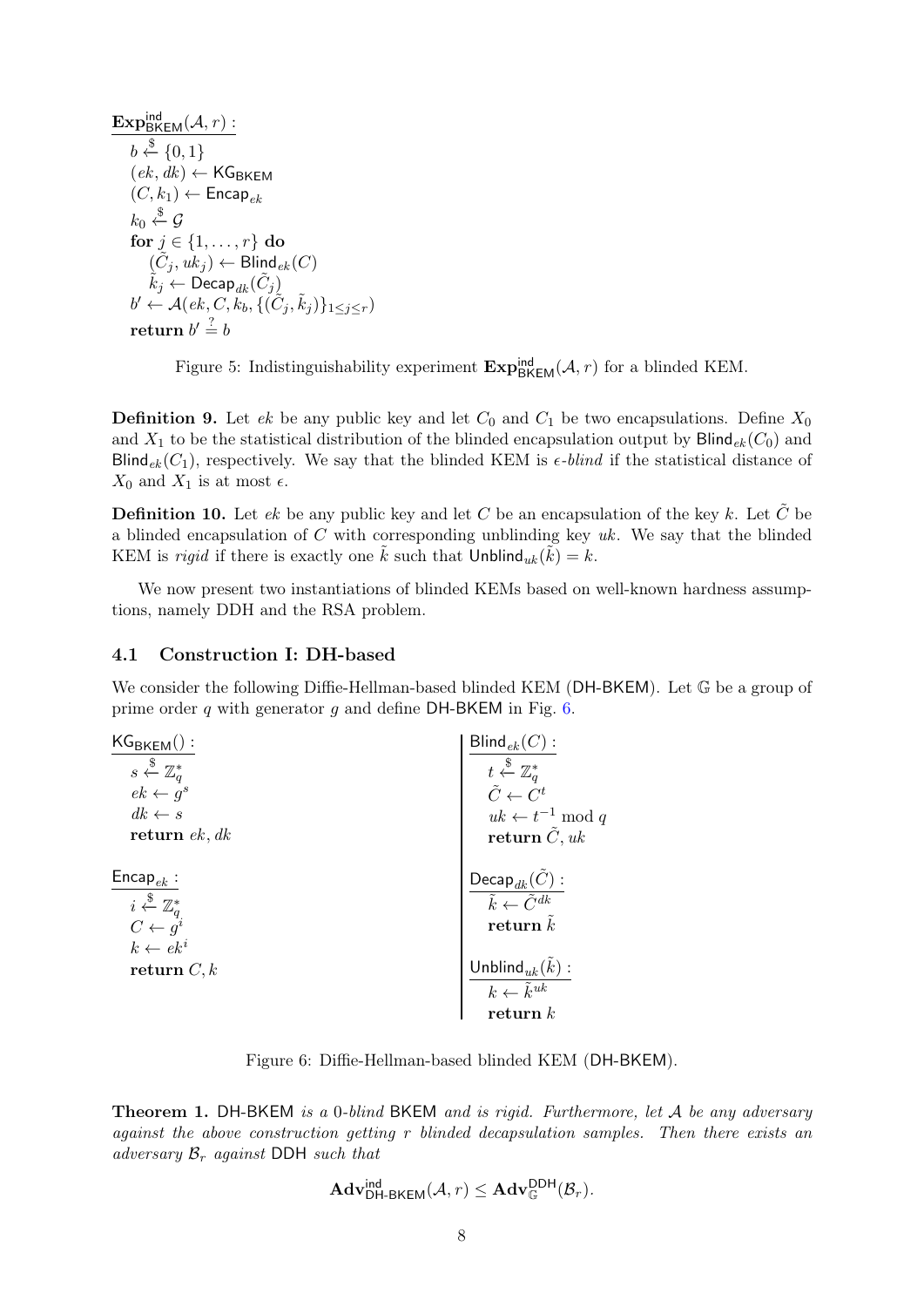The running time of  $\mathcal{B}_r$  is essentially the same as the running time of A.

*Proof.* For any encapsulation, since t is a random number, the blinded encapsulation  $\tilde{C}$  output by Blind is uniformly distributed on G. It follows that the construction is 0-blind. In a similar vein, the unblinding procedure is a permutation on the keyspace so the construction is rigid.

Next, consider a tuple  $(ek, C, k)$ . The reduction  $\mathcal{B}_r$  is given in Fig. [7.](#page-8-0) In the event that  $(ek, C, k)$  is a DDH tuple, then  $\mathcal{B}_r$  perfectly simulates the input of A in  $\mathbf{Exp}_{\mathsf{DH-BKEM}}^{\mathsf{ind}}(\mathcal{A}, r)$ when  $b = 1$ . Otherwise,  $\mathcal{B}_r$  perfectly simulates the input of A in  $\mathbf{Exp}_{\mathsf{DH-BKEM}}^{\mathsf{ind}}(\mathcal{A}, r)$  when  $b = 0$ . The claim follows.

Reduction  $\mathcal{B}_r$ . for  $j \in \{1, \ldots, r\}$  do  $t_j \overset{\$}{\leftarrow} \mathbb{Z}_q^* \ \tilde{C}_j \leftarrow g^{t_j}$  $\tilde{k}_j \leftarrow e k^{t_j}$  $b' \leftarrow \mathcal{A}(ek, C, k, \{(\tilde{C}_j, \tilde{k}_j)\}_{1 \leq j \leq r})$  $return b'$ 

<span id="page-8-0"></span>Figure 7: DDH adversary  $\mathcal{B}_r$  playing  $\text{Exp}_{\mathbb{G}}^{\text{DDH}}(\mathcal{B}_r)$ , used in the proof of Theorem [1.](#page-7-2)

 $\Box$ 

## 4.2 Construction II: RSA-based

We consider the following RSA-based blinded KEM (RSA-BKEM). Unlike the above DH-based blinded KEM, this is less suitable for use in key exchange, since generating RSA keys is quite expensive. The scheme needs a hash function  $H_{\text{RSA-BKEM}}$ , and is detailed in Fig. [8.](#page-8-1)

| $KG_{BKEM}$ $):$                                 | $\mathsf{Decap}_{dk}(C)$ :                            |
|--------------------------------------------------|-------------------------------------------------------|
| $p, q, n, e, d \leftarrow$ RSA.KG                | $\overline{\tilde{k} \leftarrow \tilde{C}^d \bmod n}$ |
| $ek \leftarrow (n, e)$                           | return $\vec{k}$                                      |
| $dk \leftarrow (n, d)$                           |                                                       |
| return $ek, dk$                                  | Unblind $_{uk}(\vec{k})$ :                            |
|                                                  | $\overline{k' \leftarrow (\tilde{k}uk)} \bmod n$      |
| Encap $_{ek}$ :                                  | $k \leftarrow H_{\text{RSA-BKEM}}(k')$                |
| $i \stackrel{\$}{\leftarrow} \{1, \ldots, n-1\}$ | return k                                              |
| $C \leftarrow i^e \mod n$                        |                                                       |
| $k \leftarrow H_{\text{RSA-BKEM}}(i)$            |                                                       |
| return $C, k$                                    |                                                       |
| $\mathsf{Blind}_{ek}(C):$                        |                                                       |
| $t \stackrel{\$}{\leftarrow} \{1, \ldots, n-1\}$ |                                                       |
| $\tilde{C} \leftarrow (t^eC) \bmod n$            |                                                       |
| $uk \leftarrow t^{-1} \mod n$                    |                                                       |
| return $C, uk$                                   |                                                       |

Figure 8: RSA-based blinded KEM (RSA-BKEM).

<span id="page-8-1"></span>Just like for the DH-based construction, this scheme is a blinded KEM, it is 0-blind and any adversary against indistinguishability in the random oracle model can be turned into an adversary against the RSA problem, in a straight-forward way. We omit the proof. Note that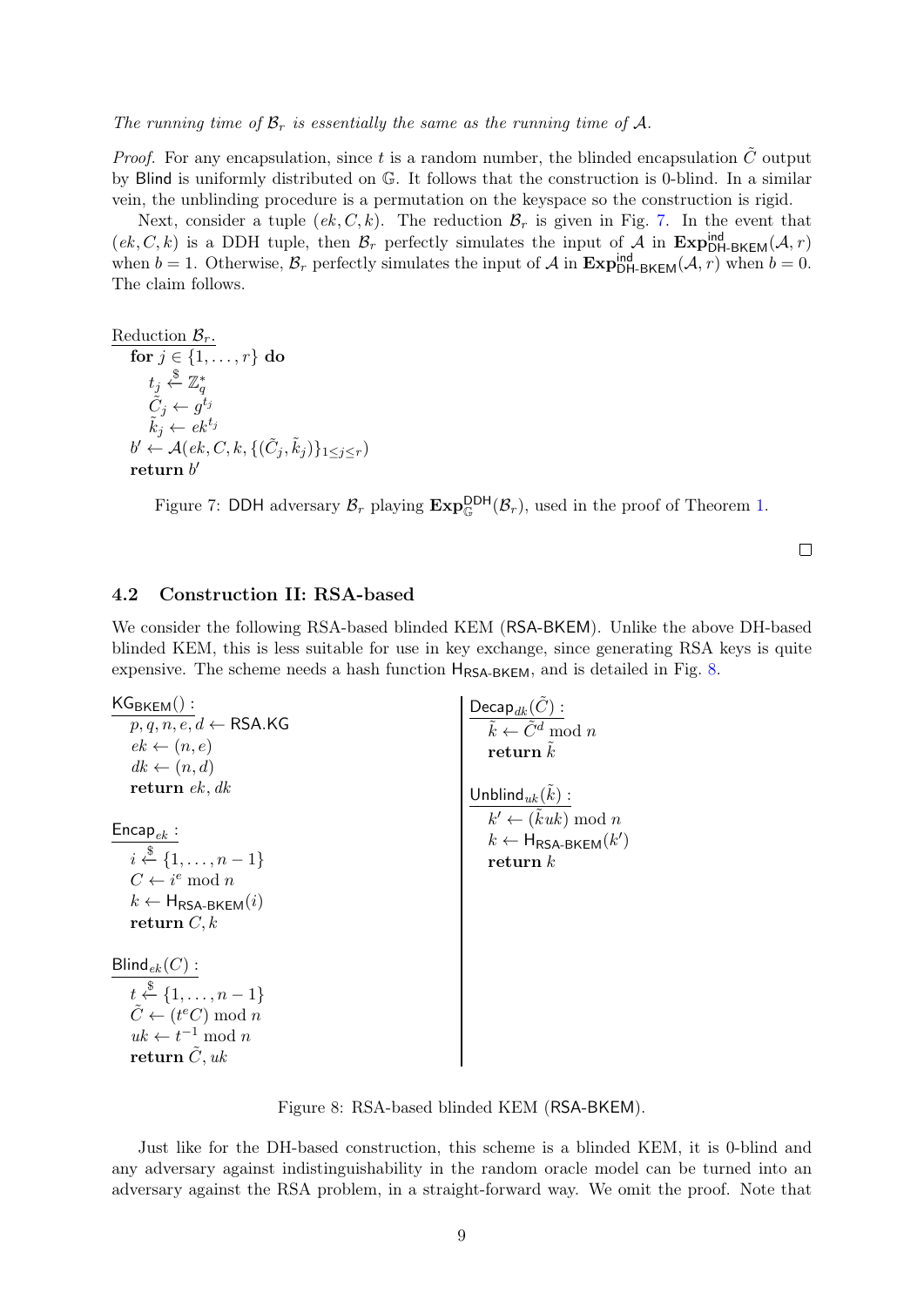<span id="page-9-1"></span>

Figure 9: Diagram describing how the group key exchange protocol uses the blinded KEM to do key exchange in the single responder case. For clarity, identities, nonces, session identifiers, key confirmation, public key encryption and digital signatures are omitted. Fig. [10](#page-10-0) contains a more detailed message sequence chart for the single responder case.

this construction is not rigid since any hash collision provides two different values that map to the same k. (Dealing with this would complicate the security proof for little gain.)

# <span id="page-9-0"></span>5 Offline Assisted Group Key Exchange Protocol

We now describe a generic protocol for cloud-assisted group key exchange using a blinded KEM, and then give a concrete instantiation using our DH-based blinded KEM from Section [4.1.](#page-7-3) Our scenario consists of the following participants:

- The *initiator* wants to establish a shared key  $k$  with a set of responders. First, the initiator I interacts with the server, then the initiator generates a key and "invitation messages" for the responders  $R_1, ..., R_n$ .
- Each responder wants to allow the initiator to establish a shared key with him. When responder  $R_i$  gets their "invitation message" from the initiator, they will interact with the server to decrypt the shared key.
- The server temporarily stores information assisting in the computation of the shared secret key  $k$ , until every responder has gotten the key.

A conceptual overview of our construction is given in Fig. [9:](#page-9-1) the numbering indicates the order in which the phases of the protocol are done. A more diagrammatic overview is provided for the single-responder case in Fig. [10,](#page-10-0) and the general case is presented in Fig. [11.](#page-12-0) In these figures and for the rest of this section we will reduce notational overload by writing  $Sign_{R_i}$ instead of  $\mathsf{Sign}_{sk_{R_j}}$  (and  $\mathsf{Enc}_{R_j}$  instead of  $\mathsf{Enc}_{pk_{R_j}}$  etc.), and allow the reader to infer which type of key is being used from the algorithm in use.

Definition 11. An Offline Assisted Group Key Exchange Protocol (OAGK) is defined in Fig. [11](#page-12-0) and is parameterized by the following components. Let

- BKEM  $=$  (KG<sub>BKEM</sub>, Encap, Blind, Decap, Unblind) be a *blinded KEM*,
- $DS = (KG_{\text{sig}}, Sign, Verify)$  be a *signature scheme*,
- PKE =  $(KG_{\text{oke}}, Enc, Dec)$  be a *public-key encryption scheme*,
- H be a hash function.
- KDF be a key derivation function.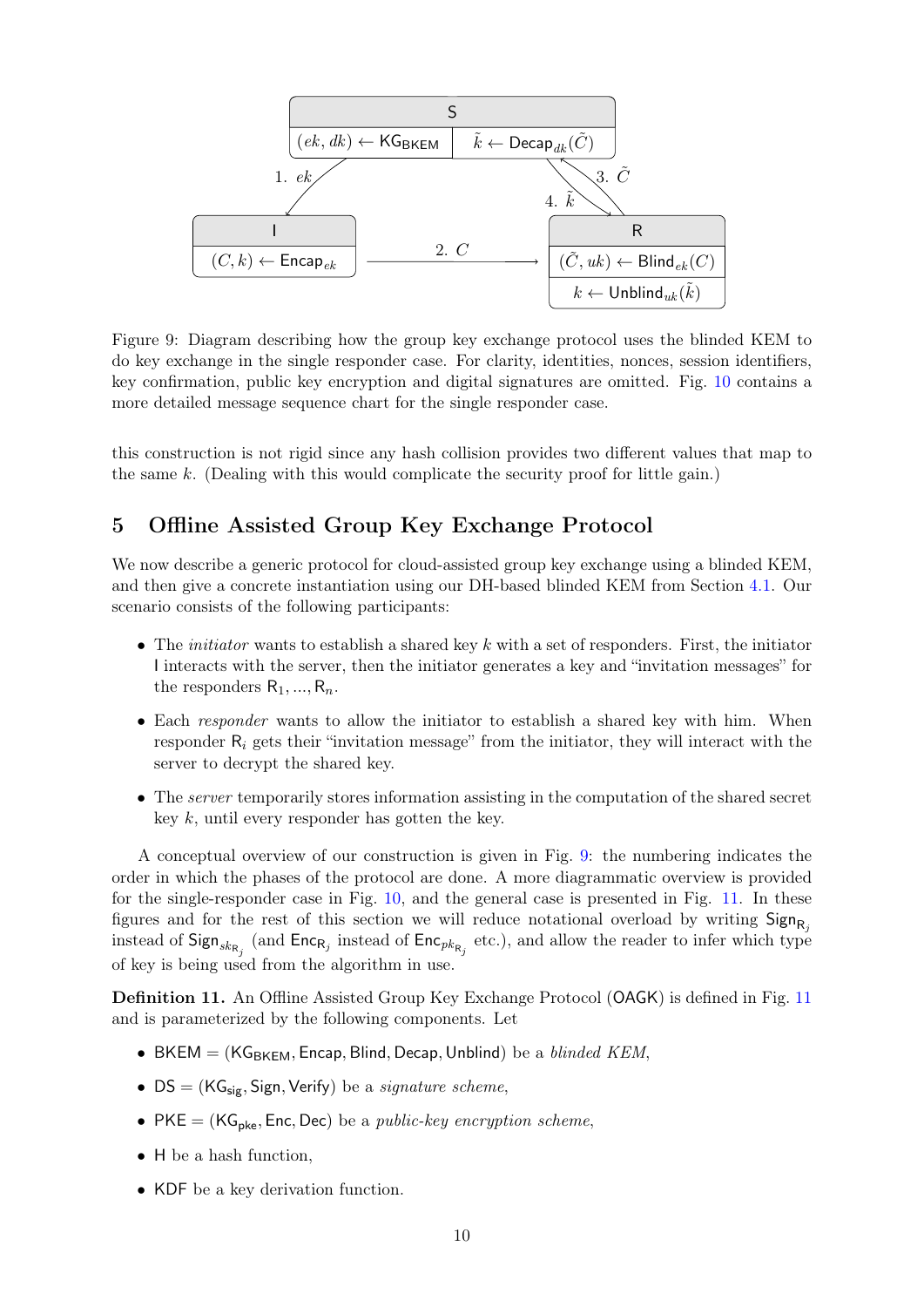I S R Stage 1: Choose nonce  $N_1$  $\sigma_1 \leftarrow$  Sign<sub>I</sub>(N<sub>I</sub>,  $pid)$  $\longrightarrow$   $\longrightarrow$ Verify  $\sigma_1$  $(ek, dk) \leftarrow \text{KG}_{\text{BKEM}}$  $\sigma_2 \leftarrow$  Sign<sub>S</sub>(N<sub>I</sub>,  $pid, ek$ )  $sid \leftarrow H(I, N_I, pid, ek)$ Verify  $\sigma_2$  $(ek, \sigma_2)$  $sid \leftarrow H(I, N_I, pid, ek)$ Stage 2:  $(C, k) \leftarrow$  Encap<sub>ek</sub>  $k_1 \leftarrow \mathsf{KDF}("1", k, sid)$  $\tau_1 \leftarrow \mathsf{KDF}("2", k, sid)$  $c \leftarrow {\sf Enc}_{\sf R}(C, ek, τ_1, sid, pid)$  $\sigma_3 \leftarrow$  Sign<sub>I</sub> $(c)$  $c, \sigma_3 \longrightarrow \text{Verify } \sigma_3$ Accept  $k_1$   $(C, ek, \tau_1, sid, pid) \leftarrow \mathsf{Dec}_{\mathsf{R}}(c)$ Stage 3:  $(\tilde{C}, uk) \leftarrow \mathsf{Blind}_{ek}(C)$  $\sigma_4 \leftarrow$  Sign<sub>R</sub> $(sid, ek, \tilde{C})$ Verify  $\sigma_4$  $\longleftarrow$  (sid,  $\tilde{C}$ ,  $\sigma_4$ ) Verify  $R \in pid$  $\tilde{k} \leftarrow \mathsf{Decap}_{dk}(\tilde{C})$  $\sigma_5 \leftarrow \mathsf{Sign}_\mathsf{S}(sid,\tilde{k})$  $(\mathit{sid}, \tilde{k}, \sigma_5)$ Verify  $\sigma_5$  $k \leftarrow \mathsf{Unblind}_{uk}(\tilde{k})$  $k_{\mathsf{R}} \leftarrow \mathsf{KDF}("1", k, sid)$  $\tau_R \leftarrow \mathsf{KDF}("2", k, sid)$  $\tau_{\mathsf{R}} \stackrel{?}{=} \tau_{\mathsf{I}}$ Accept  $k_{\mathsf{R}}$ 

<span id="page-10-0"></span>Figure 10: Message sequence chart for the OAGK protocol with a single responder R. Fig. [11](#page-12-0) contains a complete protocol description for the multi-responder case.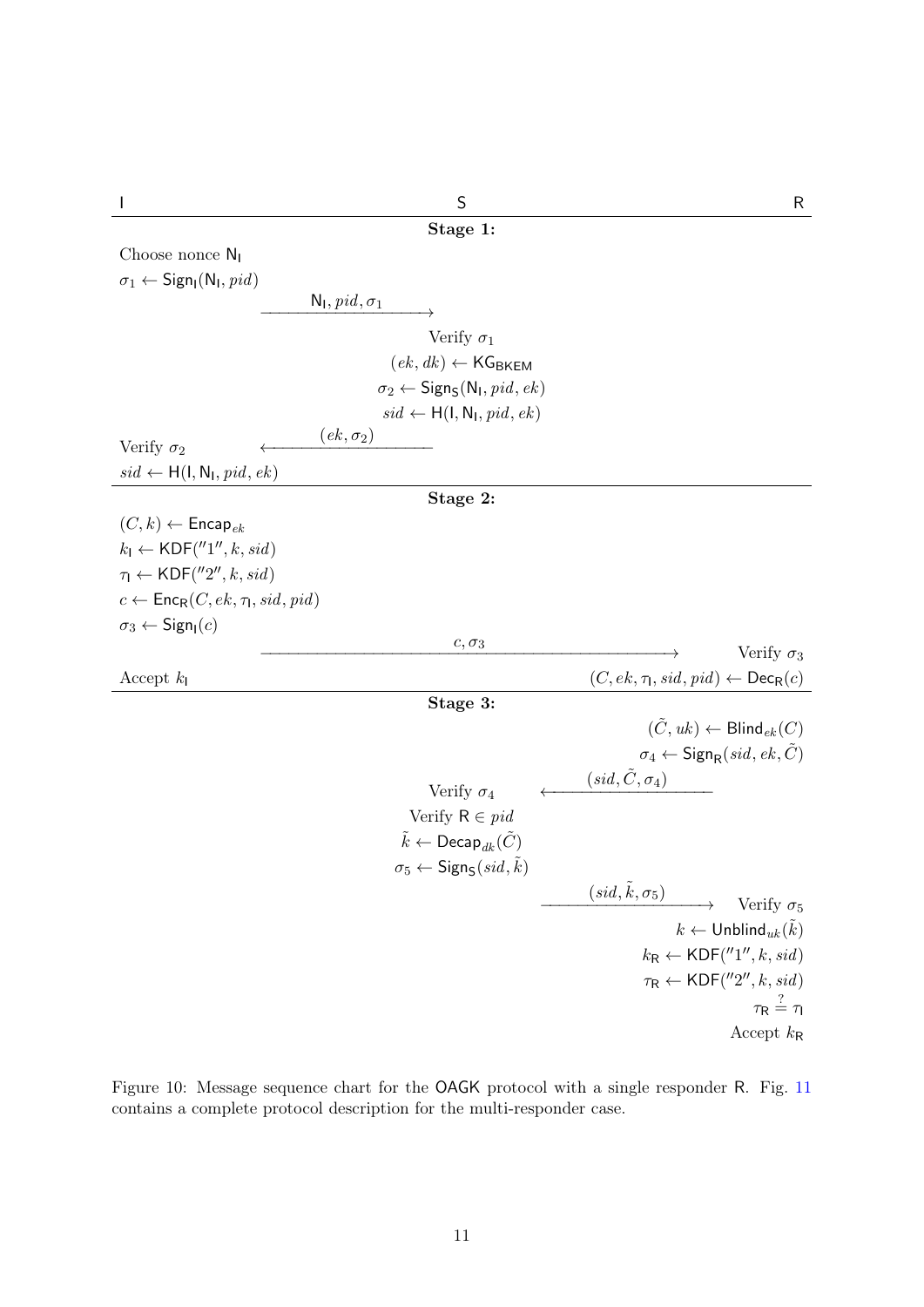Note that in our model, we do not have a reveal state query, so there is no need to explicitly erase state information. In a real implementation, making sure that ephemeral and medium-term key material is erased at appropriate times is vital.

In order to break our protocol an adversary must compromise both the server and one of the users. The server stores a medium-term key which is deleted after the protocol run is complete (or after a time-out) after which compromise of the server is allowed. We note that it would not be difficult to enhance our protocol with *forward secure encryption* [\[6\]](#page-17-11) if receiver compromise is deemed a likely risk.

#### 5.1 Efficiency

There are different ways to measure the efficiency of group key exchange protocols, including the number of protocol messages, the number of rounds of parallel messages, and the (average) computation per user. There exist theoretically efficient examples [\[2,](#page-17-1) [3\]](#page-17-2) but most practical protocols employ a generalisation of the Diffie–Hellman protocol. One such generalisation is the well-known scheme of Burmester and Desmedt [\[5\]](#page-17-0) which requires 2 rounds of communication and 3 exponentiations per user in its unauthenticated version.

An example of a modern optimised protocol is that of Gao et al. [\[13\]](#page-18-1) which adds signatures to all messages and requires users to verify the signature on broadcast messages from all other users. In comparison our requirements are relatively modest. We require 3 rounds but do not use broadcast messages at all. The protocol participants perform 5 public key operations each, consisting of signature generation/verification, public key encryption/decryption and key encapsulation/decapsulation. As mentioned, the non-interactive nature of our scenario means that we wish for the initiator to be able to do all of their interaction during some initial phase.

### 5.2 Protocol Security

An adversary against the GKE protocol OAGK plays the game defined in Section [3.2.](#page-4-1) We need to give a useful bound for its advantage.

<span id="page-11-0"></span>**Theorem 2.** Consider an adversary A against the GKE protocol **OAGK** running with n users, having at most s sessions, each involving at most r responders. Then adversaries  $\mathcal{B}_0$ ,  $\mathcal{B}_1$ ,  $\mathcal{B}_2$ ,  $\mathcal{B}_3$  and  $\mathcal{B}_4$  exist, running in essentially the same time as A, such that

$$
\mathbf{Adv}_{OAGK}^{ake}(\mathcal{A}) \leq \mathbf{Adv}_{H}^{CR}(\mathcal{B}_{0}) + (n+1)\mathbf{Adv}_{DS}^{suf-cma}(\mathcal{B}_{1})
$$
  
+ 
$$
snr\mathbf{Adv}_{PKE}^{tor-cca2}(\mathcal{B}_{2}) + s\mathbf{Adv}_{KDF}^{CR}(\mathcal{B}_{3}) + sre
$$
  
+ 
$$
s\mathbf{Adv}_{BKEM}^{ind}(\mathcal{B}_{4}, r)
$$
  
+ 
$$
negligible \ terms.
$$

We sketch the ideas used in the proof. We need to guess which session the adversary is going to issue the Test query for. If we guess correctly, the game proceeds unchanged. If we guess incorrectly, the game immediately stops, we flip a coin  $b'$  and pretend that the adversary output  $b'$ . It is clear that the adversary's advantage in this game is now  $1/s$  times the original advantage.

We must also handle the situation where the adversary issues a corruption query that would render our chosen session non-fresh. In this case, the game immediately stops, we flip a coin  $b'$ and pretend that the adversary output  $b'$ . Observe that if we stop for this reason, the adversary could not issue a test query (and our chosen session is now the only session a test query could be issued for), so the adversary would have no information about b. The probability that the adversary guesses b correctly is therefore unchanged.

Depending on when the server is corrupted (if it is corrupted at all), we need to bound the adversary's advantage in slightly different ways. An upper bound on the adversary's advantage will then be the sum of the two different bounds.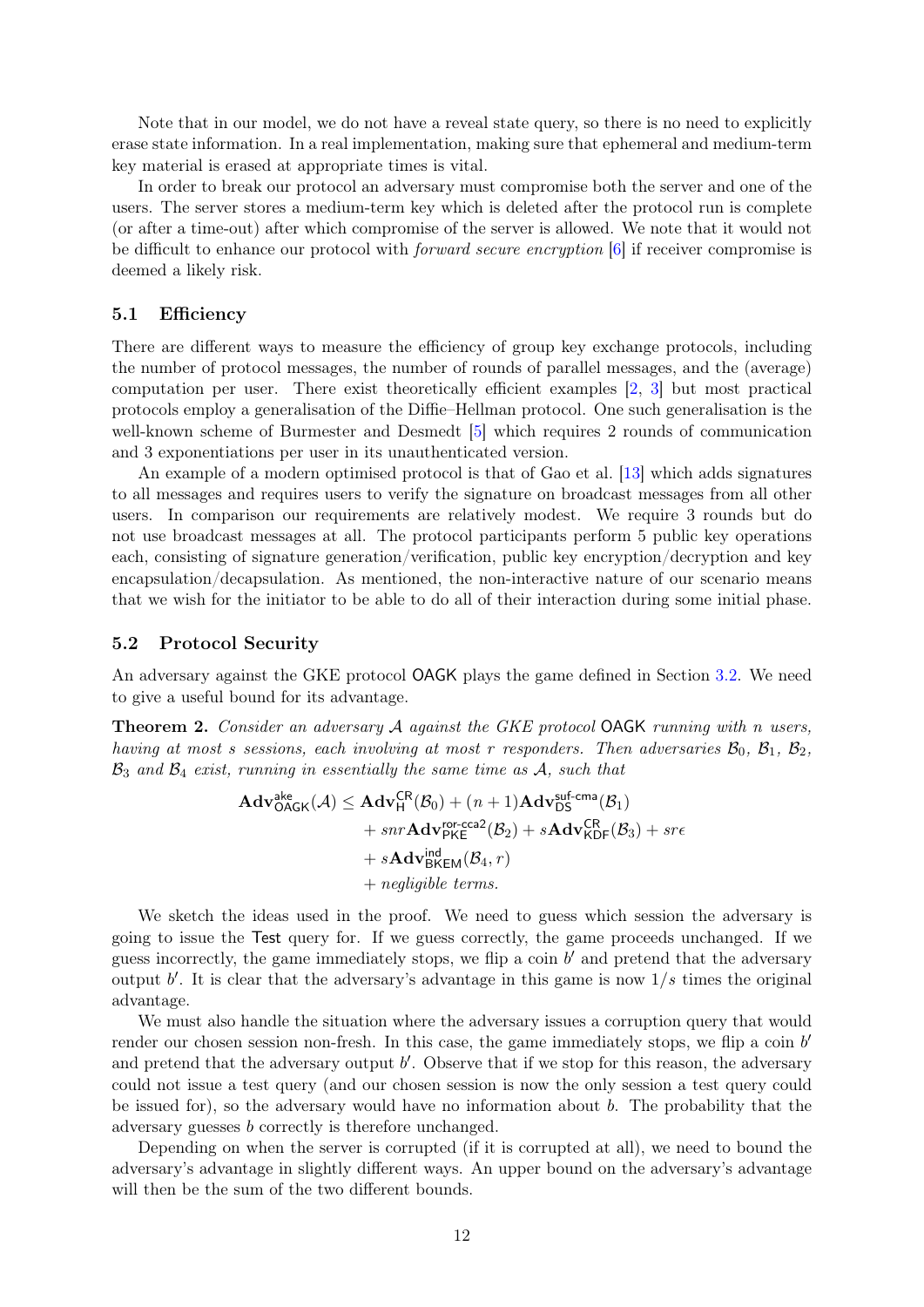I running oracle  $\prod_{\iota}^{\alpha}$  as initiator on input *pid*:

- 1. Choose random  $N<sub>1</sub>$ .
- 2.  $\sigma_1 \leftarrow$  Sign<sub>I</sub>(N<sub>I</sub>, pid).
- 3. Send  $(N_1, pid, \sigma_1)$  to S.
- 10. Get  $(ek, \sigma_2)$  from S.
- 11. Verify that  $\sigma_2$  is S's signature on  $(N_l, pid, ek).$
- 12.  $sid \leftarrow H(I, N_I, pid, ek)$ .
- <span id="page-12-2"></span>13.  $(C, k) \leftarrow$  Encap<sub>ek</sub>.
- 14. Session key  $k_{\parallel}^{\alpha} \leftarrow \text{KDF}("1", k, sid)$
- 15. Key confirmation:  $\tau_1^{\alpha} \leftarrow \text{KDF}("2", k, sid)$
- 16. For every responder  $R_i$  in pid, do:
	- (a)  $c_j \leftarrow \mathsf{Enc}_{\mathsf{R}_j}(C, ek, \tau_1^{\alpha}, sid, pid).$

(b) 
$$
\sigma_{3,j} \leftarrow \text{Sign}_{1}(c_{j}).
$$

(c) Send  $(c_i, \sigma_{3,i})$  to  $R_i$ .

17. Output  $k_{\mathsf{I}}^{\alpha}$ .

 $\mathsf{R}_j$  running oracle  $\prod_{\mathsf{R}_j}^{\nu}$  as responder on message  $(c_i, \sigma_{3,i})$  from I:

- 18. Verify that  $c_i$  is I's signature on  $\sigma_{3,i}$ .
- 19.  $(C, ek, \tau_{\mathsf{I}}^{\alpha}, sid, pid) \leftarrow \mathsf{Dec}_{\mathsf{R}_j}(c_j)$ .
- 20.  $(\tilde{C}_j, uk_j) \leftarrow \mathsf{Blind}_{ek}(C)$ .
- 21.  $\sigma_4 \leftarrow \mathsf{Sign}_{\mathsf{R}_j}(sid, ek, \tilde{C}_j).$
- 22. Send  $(sid, \tilde{C}_j, \sigma_4)$  to S.
- 32. Get  $(sid, \tilde{k}_j, \sigma_5)$  from S.
- 33. Verify that  $\sigma_5$  is S's signature on  $(sid, \tilde{k}_j).$
- <span id="page-12-1"></span>34.  $k_j \leftarrow \mathsf{Unblind}_{uk_j}(\tilde{k}_j)$ .
- 35. Session key:  $k_{\mathsf{R}_j}^{\nu} \leftarrow \mathsf{KDF}("1", k_j, sid)$

36. Key confirmation:  
\n
$$
\tau_{R_j}^{\nu} \leftarrow \text{KDF}("2'', k_j, sid)
$$
\nIf 
$$
\tau_{R_j}^{\nu} = \tau_1^{\alpha}
$$
 then  
\nAccept and output 
$$
k_{R_j}^{\nu}
$$
.  
\nelse  
\nReject.

Phase I of S running oracle  $\prod_{S}^{\beta}$  as server on message  $(N_1, pid, \sigma_1)$  from I:

- 4. Verify that  $\sigma_1$  is I's signature on  $(N_1, pid).$
- 5.  $(ek, dk) \leftarrow KG_{\text{BKEM}}$ .
- 6.  $\sigma_2 \leftarrow$  Sign<sub>S</sub>(N<sub>I</sub>, *pid*, *ek*).
- 7.  $sid \leftarrow H(I, N_I, pid, ek)$ .
- 8. Store  $(sid, l, pid, dk, \emptyset)$ .
- 9. Send  $(ek, \sigma_2)$  to l.

Phase II of S running oracle  $\prod_{s=1}^{\beta}$  as server on message  $(sid, \tilde{C}_j, \sigma_4)$  from  $R_j$ , with stored state  $(sid, \mathsf{I}, pid, dk, T)$ :

- 23. Lock the state  $(sid, \dots)$  until done.
- 24. Verify that  $\sigma_4$  is  $R_i$ 's signature on  $(sid, ek, \tilde{C}_j).$
- 25. Verify that  $R_i \in pid$ .
- 26. Verify that  $R_i \notin T$ .
- 27.  $\tilde{k}_j \leftarrow \mathsf{Decap}_{dk}(\tilde{C}_j).$
- 28.  $\sigma_5 \leftarrow$  Sign<sub>S</sub> $(sid, \tilde{k}_j)$ .
- 29. Send  $(sid, \tilde{k}_j, \sigma_5)$  to  $\mathsf{R}_j$ .
- 30. Let  $T' = T \cup \{R_j\}.$
- 31. Update the state  $(sid, \ldots, T)$  to  $(sid, \ldots, T').$

<span id="page-12-0"></span>Figure 11: The three roles of the group key exchange protocol. Suppose  $\{R_j\}_{j\in J}$  are the identities of users that I wishes to share a common session key with  $(pid = I | \{R_j\}_{j \in J})$ . Note that the line numbering indicates the order in which the lines of the various roles are reached during a protocol execution.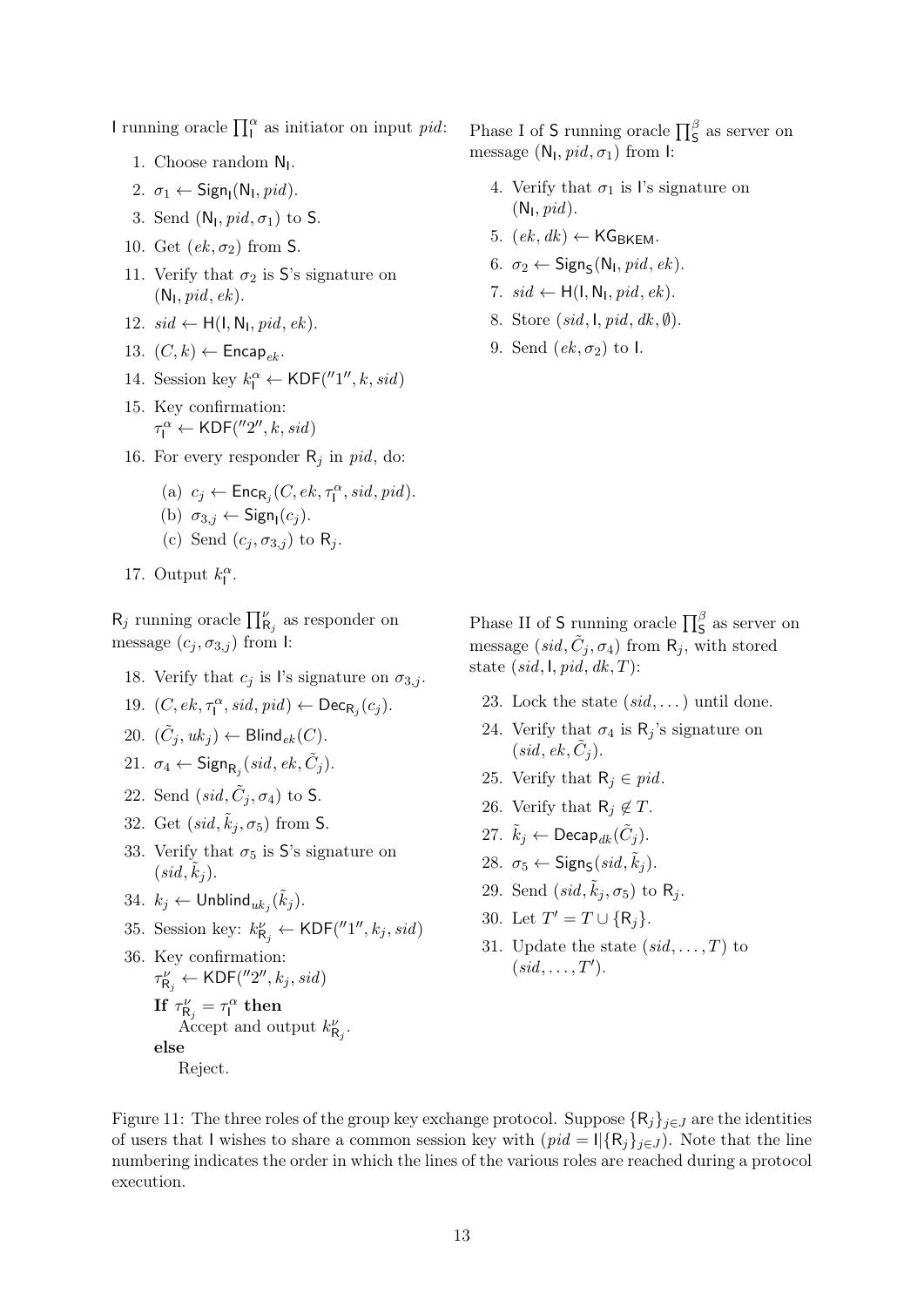If we suppose that every partnered oracle in our session reached status accepted before the server or any player running a partnered oracle is corrupted. In this case, thanks to the signatures and the nonces, the adversary sees at most a blinded KEM public encapsulation key, an encapsulation of a session key, at most  $r$  blinded encapsulations of the same session key with corresponding blinded decapsulations. By indistinguishability for the blinded KEM, it follows that the adversary cannot distinguish between the actual encapsulated key and a randomly chosen key, so the adversary has no information about b.

Next, suppose no responder player is ever corrupted. In this case, the adversary (in the worst case) chooses the keys for the blinded KEM, but the public key encryption ensures that the adversary cannot see the actual encapsulation of the key. In other words, the adversary only sees blinded encapsulations of an unknown encapsulation, which reveals little information about the encapsulated key by  $\epsilon$ -blindness of the blinded KEM. Furthermore, the rigidity of the blinded KEM ensures that every responder can detect an incorrect server response, unless a collision in the key derivation function occurs.

#### 5.3 Proof of Theorem [2](#page-11-0)

The proof of the theorem consists of a sequence of games.

#### <span id="page-13-0"></span>Game 0

The first game is the game from Def. [6,](#page-5-0) defining security for our protocol. Let  $E_0$  $E_0$  be the event that the adversary's guess  $b'$  equals b from the Test oracle (and let  $E_i$  be the corresponding event for Game  $i$ ). Then

<span id="page-13-4"></span>
$$
\mathbf{Adv}_{\mathsf{OAGK}}^{\mathsf{ake}}(\mathcal{A}) = \left| \mathbf{Pr}[E_0] - 1/2 \right|.
$$
 (1)

#### <span id="page-13-2"></span>Game 1

We modify the game so that if two server oracles or two initiator oracles ever arrive at the same sid, the game stops.

For this to happen, either two different sessions at sid computing algorithm must choose the same input values for hash function, or we have found a collision in H. The former event is included inside the event that two server oracles choose the same values for ek and two initiator oracles choose the same values for  $N<sub>1</sub>$ . Since there are at most s initiator oracles and server oracles, and  $s^2$  must be small compared to the number of possible nonces and KEM encapsulation keys, the only possible non-negligible term<sup>[3](#page-13-1)</sup> is the possibility of finding a collision in H. We can easily construct a collision-finding algorithm  $\mathcal{B}_0$  from  $\mathcal{A}$ , which shows that

$$
\left| \mathbf{Pr}[E_1] - \mathbf{Pr}[E_0] \right| \leq \mathbf{Adv}_{\mathsf{H}}^{\mathsf{CR}}(\mathcal{B}_0) + \text{negligible terms.}
$$
 (2)

#### <span id="page-13-3"></span>Game 2

We modify the game so that if any oracle ever verifies a signature from an uncorrupted principal that was not created by another oracle, the game stops.

If this happens, our adversary has produced a forgery for DS. We can trivially produce a forger  $\mathcal{B}_1$  for the signature scheme using a standard hybrid argument. Since our *n* users and the server all have a signing key, we get that

$$
\left|\mathbf{Pr}[E_2] - \mathbf{Pr}[E_1]\right| \le (n+1)\mathbf{Adv}_{\mathrm{DS}}^{\mathrm{suf-cma}}(\mathcal{B}_1). \tag{3}
$$

<span id="page-13-1"></span><sup>&</sup>lt;sup>3</sup>To be secure, the KEM key generation algorithm must provide sufficient min-entropy to allow us to ignore the possibility that the KEM encapsulation keys collide.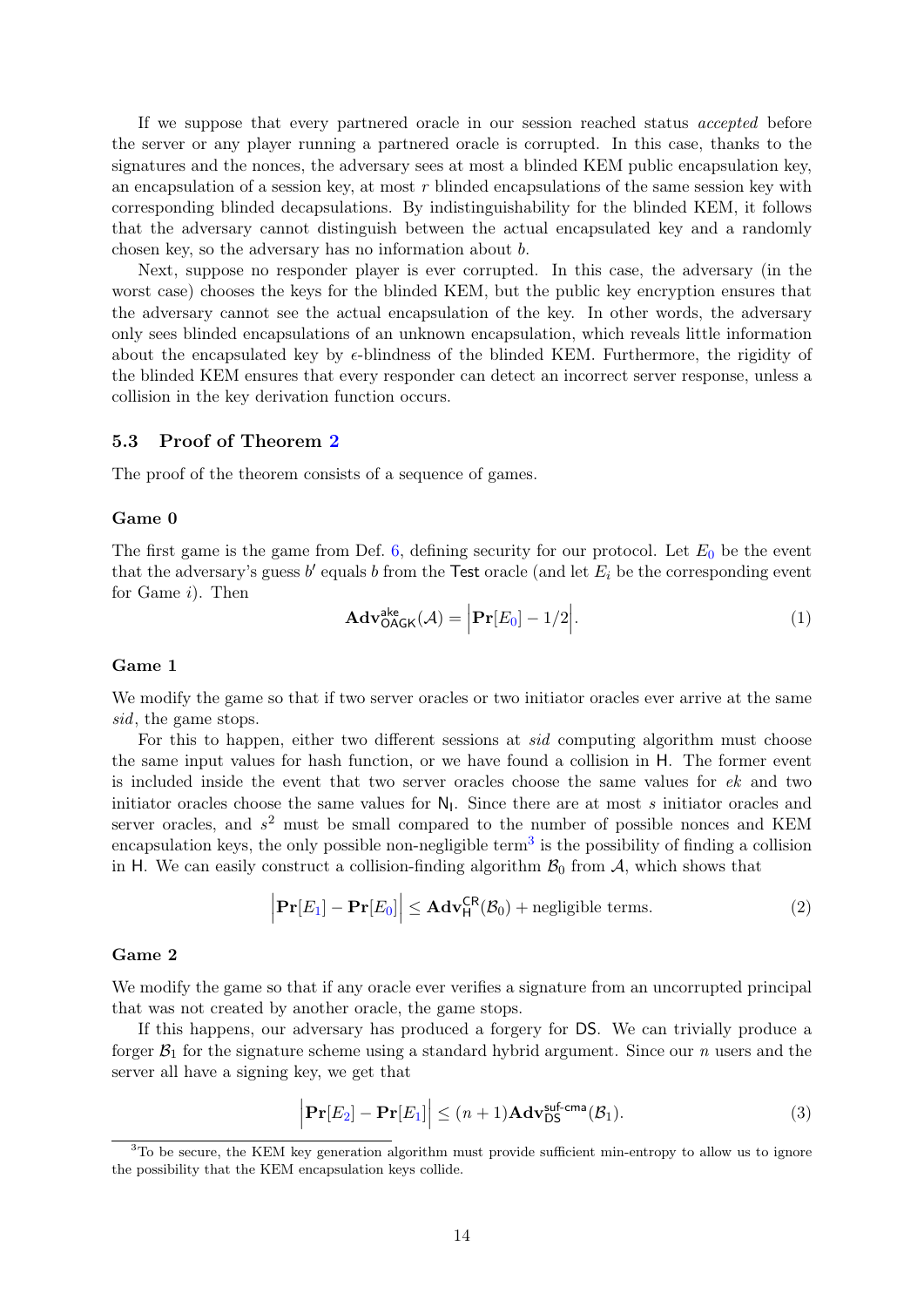By inspection of the protocol, it is now apparent that in Game [2,](#page-13-3) the partnering relation on oracles from Def. [4](#page-5-1) is an equivalence relation on accepting oracles for which

- $\bullet$  every equivalence class whose *pid* contains an uncorrupted initiator contains an initiator oracle; and
- if the server is uncorrupted, every equivalence class contains exactly one server oracle.

Furthermore, this equivalence relation can be extended to an equivalence relation on all oracles. where oracles are related if and only if they have the same sid.

## <span id="page-14-0"></span>Game 3

The next modification we make is to guess which session the adversary will query with the Test query, by choosing a number uniformly at random from  $\{1, 2, \ldots, s\}$ , identifying the corresponding initiator oracle and guessing that session. If the adversary sends the Test query to this session, we proceed as usual. Otherwise, we stop when the adversary issues the Test query, flip a coin  $b'$  and pretend that the adversary output  $b'$ .

Since we choose the session randomly, the adversary cannot know anything about which session we choose. It follows that

$$
\left| \mathbf{Pr}[E_2] - 1/2 \right| = s \left| \mathbf{Pr}[E_3] - 1/2 \right|.
$$
\n(4)

## <span id="page-14-1"></span>Game 4

The next modification we make is that if the adversary every issues a Corrupt query such that our chosen session becomes unfresh, we stop the game, flip a coin  $b'$  and pretend that the adversary output  $b'$ .

If we never stop the game, this game proceeds exactly as Game [3.](#page-14-0)

If the adversary corrupts players so that our chosen session becomes unfresh, the adversary cannot ask a Test query of our session. This means that in Game [3,](#page-14-0) the eventual Test query would go to some other session, which would cause the game to stop and a coin  $b'$  to be flipped.

We get that

$$
\mathbf{Pr}[E_4] = \mathbf{Pr}[E_3].\tag{5}
$$

Let  $F$  be the event that the server is corrupted before our chosen session has completed. Referring to the two clauses in Def. [5,](#page-5-2) if  $F$  is false, the first clause applies, otherwise the second clause applies.

It is easy to show that

<span id="page-14-3"></span>
$$
\left|\mathbf{Pr}[E_4] - 1/2\right| \le \left|\mathbf{Pr}[E_4|F] - 1/2\right| + \left|\mathbf{Pr}[E_4|\neg F] - 1/2\right|.
$$
\n(6)

We can therefore analyse the two cases separately, which we shall proceed to do, using two sequences of games, each beginning with Game [4.](#page-14-1)

#### <span id="page-14-2"></span>Game 5

We begin by assuming that the server is corrupted, which by the freshness requirements means that the adversary will never get to corrupt the players in our chosen session. We modify the game by having our initiator oracle encrypt random messages instead the real messages. Any responder oracle that receives this exact ciphertext will use values directly from our initiator oracle, instead of decrypting the (nonsense) ciphertext.

We shall now use A and any difference in  $Pr[E_4|F]$  $Pr[E_4|F]$  $Pr[E_4|F]$  and  $Pr[E_5]$  $Pr[E_5]$  $Pr[E_5]$  to construct an adversary  $\mathcal{B}_2$  against multi-user security of public key encryption, as defined in Appendix [A.](#page-19-0)

Our adversary  $B_2$  works as follows: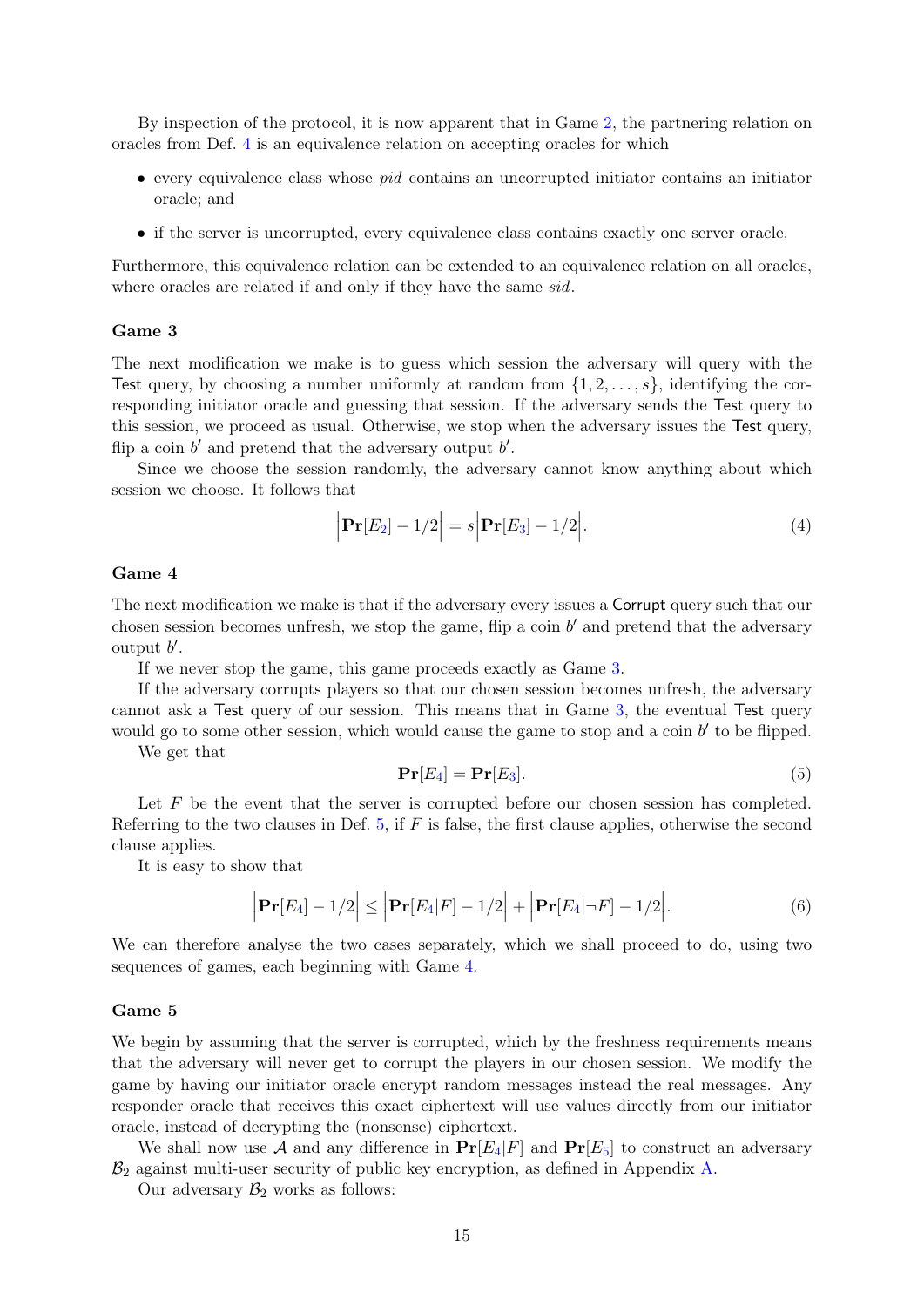- It gets encryption keys for the users as input.
- When  $\mathcal{B}_2$  must simulate a responder oracle that gets input from a corrupted initiator, it uses its decryption oracle to get the decryption of the ciphertexts.
- When  $\mathcal{B}_2$  simulates responders that get input from an uncorrupted initiator, then because we have forbidden signature forgeries, the ciphertext was created by an initiator oracle, so  $\mathcal{B}_2$  knows what is inside the ciphertext and does not need to decrypt that ciphertext.
- When the adversary corrupts a principal,  $\mathcal{B}_2$  gets the decryption key from its oracle.
- When simulating the initiator oracle of our chosen session,  $\mathcal{B}_2$  uses its encryption oracle to encrypt the messages.

We see that if  $\mathcal{B}_2$ 's encryption oracle encrypts the real messages,  $\mathcal{B}_2$  perfectly simulates the situation in Game [4](#page-14-1) given F. If  $B_2$ 's encryption oracle encrypts random messages,  $B_2$  perfectly simulates the situation in Game [5](#page-14-2) given F.

We get that

<span id="page-15-2"></span>
$$
\left| \mathbf{Pr}[E_5|F] - \mathbf{Pr}[E_4|F] \right| \le nr \mathbf{Adv}_{\mathsf{PKE}}^{\text{ror-cca2}}(\mathcal{B}_2). \tag{7}
$$

#### <span id="page-15-0"></span>Game 6

Next, we modify the responder oracles in our chosen session so that they reject if the unblinded decapsulated key  $k_j$  computed in Step [34](#page-12-1) does not match the key k computed by the initiator oracle in Step [13.](#page-12-2)

If a responder oracle rejects in this game, but would not have rejected in the previous game, it has found a collision in KDF. We can therefore construct a collision finder  $\mathcal{B}_3$  such that

$$
\left| \mathbf{Pr}[E_6|F] - \mathbf{Pr}[E_5|F] \right| \le \mathbf{Adv}_{\mathsf{KDF}}^{\mathsf{CR}}(\mathcal{B}_3). \tag{8}
$$

### <span id="page-15-1"></span>Game 7

In this game, we modify the responder oracles of our chosen session so that instead of using the encapsulation sent by the initiatior oracle, they create their own encapsulation of a random, independent key using the corrupt server's encapsulation key, blind it and compare the unblinded decapsulation with this key. Instead of computing the key to be output, they simply output the one output by the initiator oracle.

By rigidity, there is exactly one server response that a responder oracle will accept, and this answer depends only on the blinding sent by the responder, not on which encapsulation was used to create the blinding.

It follows by  $\epsilon$ -blindness that

$$
\left| \mathbf{Pr}[E_7|F] - \mathbf{Pr}[E_6|F] \right| \le r\epsilon. \tag{9}
$$

Furthermore, we see that in this game, the adversary has no information about the key chosen by the initiator oracle and later output by the responder oracles. This means that if the adversary asks a Test query for this session the response will be a random key, regardless of the value of b. It follows that

<span id="page-15-4"></span><span id="page-15-3"></span>
$$
\mathbf{Pr}[E_7|F] = 1/2. \tag{10}
$$

By equations  $(7)-(10)$  $(7)-(10)$  $(7)-(10)$  we get that

$$
\left| \mathbf{Pr}[E_4|F] - 1/2 \right| \le nr \mathbf{Adv}_{\mathsf{PKE}}^{\mathsf{ror-cca2}}(\mathcal{B}_2) + \mathbf{Adv}_{\mathsf{KDF}}^{\mathsf{CR}}(\mathcal{B}_3) + r\epsilon. \tag{11}
$$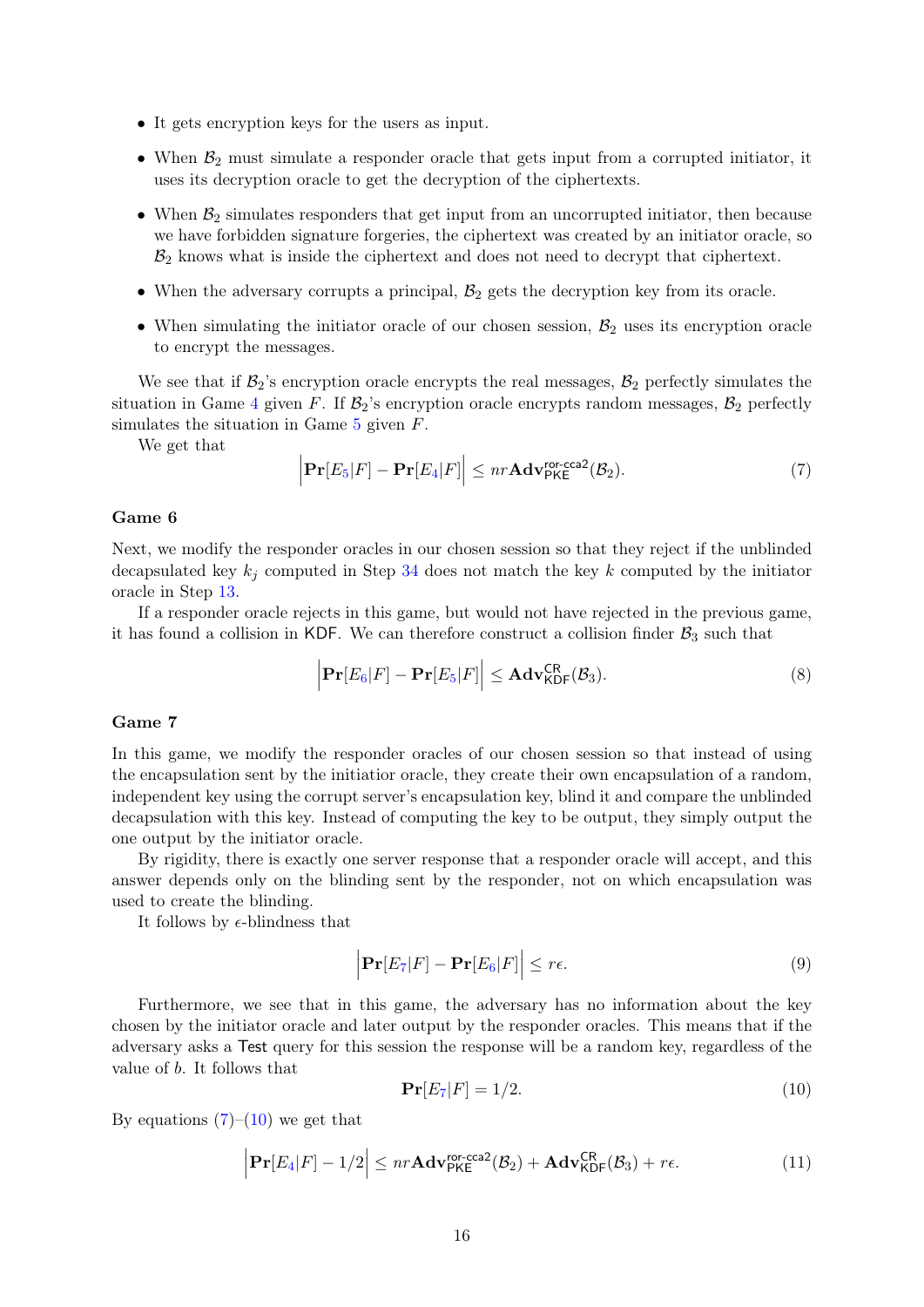#### <span id="page-16-0"></span>Game 5'

Now we assume that the server is not corrupted until every responder has accepted. We modify the game so that in our chosen session, the initiator oracle ignores the encapsulated key and instead outputs a randomly chosen key. The responder oracles also ignore the key they compute and instead output the key chosen by the initiator oracle.

We can now construct an adversary  $\mathcal{B}_4$  against indistinguishability for our blinded KEM. The adversary  $\mathcal{B}_4$  gets an encapsulation key, an encapsulation, a key and r pairs of blindings and blinded decapsulations as input. It uses the encapsulation key to simulate the server message to the initiator oracle. It uses the encapsulation to simulate the messages to the responders. And it uses the blindings and blinded decapsulations to simulate the conversations between the responders and the server. Finally, it has the oracles of our chosen session output its input key.

We see that if the key input to  $\mathcal{B}_4$  is the real encapsulated key, then  $\mathcal{B}_4$  perfectly simulates the situation in Game [4](#page-14-1) given  $\neg F$ . If the key input to  $\mathcal{B}_4$  is a random key, then  $\mathcal{B}_4$  perfectly simulates the situation in this game given  $\neg F$ .

We get that

<span id="page-16-1"></span>
$$
\left| \mathbf{Pr}[E_{5'}|\neg F] - \mathbf{Pr}[E_4|\neg F] \right| = \mathbf{Adv}_{\mathsf{BKEM}}^{\mathsf{ind}}(\mathcal{B}_4, r). \tag{12}
$$

Furthermore, if the adversary asks a Test query for our chosen session in this game, the response will be a random key regardless of the value of b. It follows that

<span id="page-16-3"></span><span id="page-16-2"></span>
$$
\mathbf{Pr}[E_{5'}|\neg F] = 1/2. \tag{13}
$$

By equations  $(12)$  and  $(13)$  we get that

$$
\left| \mathbf{Pr}[E_4|\neg F] - 1/2 \right| \le \mathbf{Adv}_{\mathsf{BKEM}}^{\mathsf{ind}}(\mathcal{B}_4, r). \tag{14}
$$

The claim now follows by equations  $(1)$ – $(6)$ ,  $(11)$  and  $(14)$ .

## 5.4 Instantiating the protocol with the DH blinded KEM

We instantiate the above offline assisted group key exchange protocol OAGK with the DH-based blinded KEM from Section [4.1,](#page-7-3) the protocol denoted by DH-OAGK. In this instantiation, we choose the nonce  $N_1$  from the group  $\mathbb{G}$ .

In Fig. [12,](#page-16-4) we present the core of the resulting protocol (without identities, nonces, session identifiers, key confirmation, authentication and encryption) similar to Fig. [9.](#page-9-1) We only show one responder.

Thm. [1](#page-7-2) and Thm. [2](#page-11-0) show that this instantiation is secure.

<span id="page-16-4"></span>

| S                                                                        |                                          |                                                 |
|--------------------------------------------------------------------------|------------------------------------------|-------------------------------------------------|
| 1. $dk \stackrel{\$}{\leftarrow} \mathbb{Z}_q^*,$ $ek \leftarrow g^{dk}$ | 4. $\tilde{k} \leftarrow \tilde{C}^{dk}$ |                                                 |
| 1. $ek$                                                                  | 1. $\tilde{k} \leftarrow \tilde{C}^{dk}$ |                                                 |
| 2. $i \stackrel{\$}{\leftarrow} \mathbb{Z}_q^*$                          | 2. $\{C\}$                               | 3. $t \stackrel{\$}{\leftarrow} \mathbb{Z}_q^*$ |
| $C \leftarrow g^i$                                                       | 2. $\{C\}$                               | 3. $t \stackrel{\$}{\leftarrow} \mathbb{Z}_q^*$ |
| $k \leftarrow ek^i$                                                      | 5. $k = \tilde{k}^{uk}$                  |                                                 |

Figure 12: Running protocol DH-OAGK with one responder, where  $\{C\} = \mathsf{Enc}_{R}(C, \dots)$ .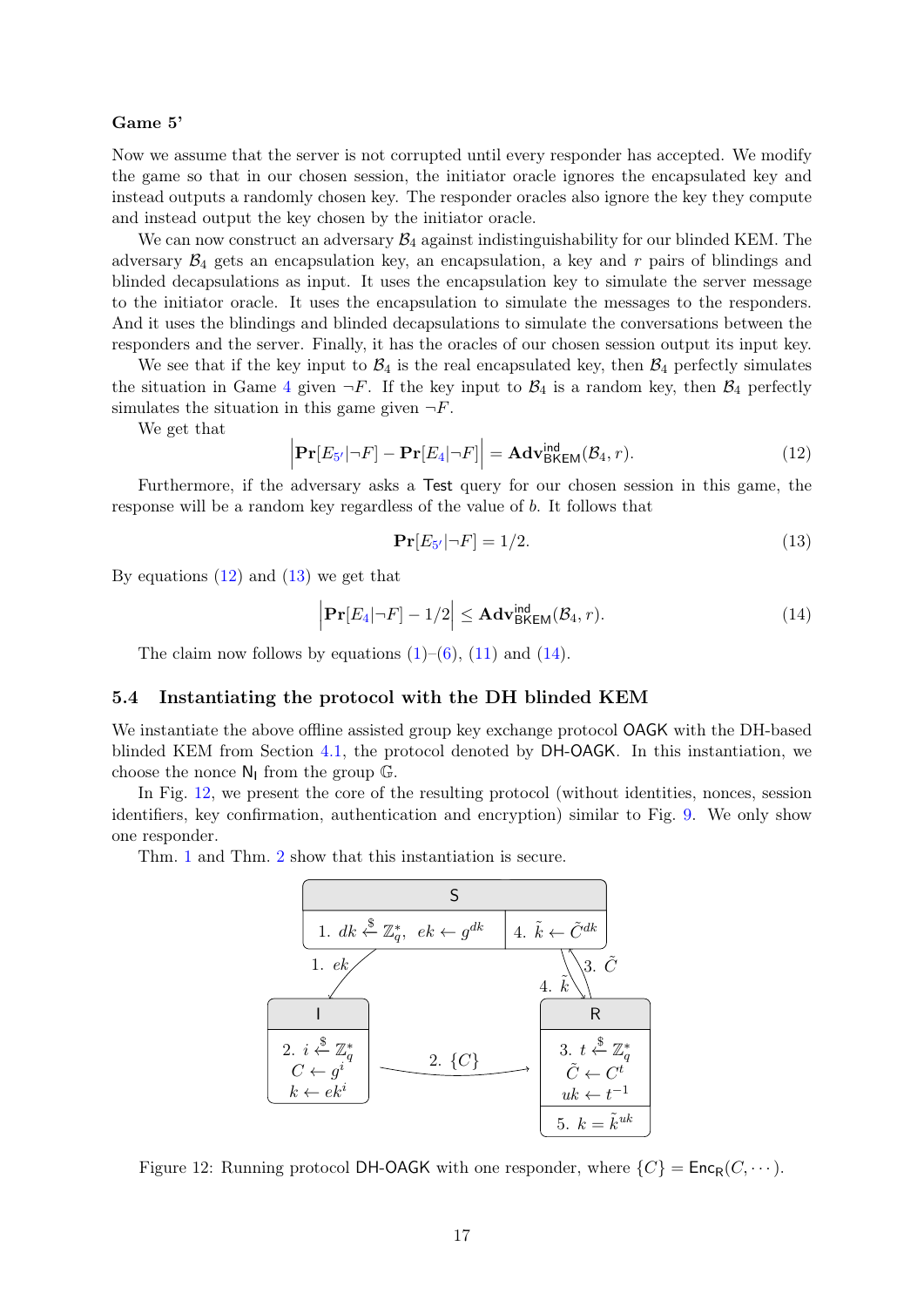# References

- <span id="page-17-10"></span>[1] Masayuki Abe, Rosario Gennaro, Kaoru Kurosawa, and Victor Shoup. Tag-KEM/DEM: A new framework for hybrid encryption and a new analysis of Kurosawa–Desmedt KEM. In Ronald Cramer, editor, Advances in Cryptology - EUROCRYPT 2005, 24th Annual International Conference on the Theory and Applications of Cryptographic Techniques, volume 3494 of Lecture Notes in Computer Science, pages 128–146. Springer, 2005.
- <span id="page-17-1"></span>[2] Dan Boneh and Alice Silverberg. Applications of multilinear forms to cryptography. IACR Cryptology ePrint Archive, 2002:80, 2002.
- <span id="page-17-2"></span>[3] Dan Boneh and Mark Zhandry. Multiparty key exchange, efficient traitor tracing, and more from indistinguishability obfuscation. In Juan A. Garay and Rosario Gennaro, editors, Advances in Cryptology – CRYPTO 2014: 34th Annual Cryptology Conference, pages 480– 499. Springer Berlin Heidelberg, 2014.
- <span id="page-17-6"></span>[4] Emmanuel Bresson and Mark Manulis. Securing group key exchange against strong corruptions. In Masayuki Abe and Virgil D. Gligor, editors, Proceedings of the 2008 ACM Symposium on Information, Computer and Communications Security, ASIACCS 2008, pages 249–260. ACM, 2008.
- <span id="page-17-0"></span>[5] Mike Burmester and Yvo Desmedt. A secure and efficient conference key distribution system. In Alfredo De Santis, editor, Advances in Cryptology - EUROCRYPT '94, volume 950 of Lecture Notes in Computer Science, pages 275–286. Springer, 1995.
- <span id="page-17-11"></span>[6] Ran Canetti, Shai Halevi, and Jonathan Katz. A forward-secure public-key encryption scheme. J. Cryptology, 20(3):265–294, 2007.
- <span id="page-17-5"></span>[7] Cheng-Kang Chu, Sherman S. M. Chow, Wen-Guey Tzeng, Jianying Zhou, and Robert H. Deng. Key-aggregate cryptosystem for scalable data sharing in cloud storage. IEEE Trans. Parallel Distrib. Syst., 25(2):468–477, 2014.
- <span id="page-17-3"></span>[8] Katriel Cohn-Gordon, Cas Cremers, Luke Garratt, Jon Millican, and Kevin Milner. On ends-to-ends encryption: Asynchronous group messaging with strong security guarantees. Cryptology ePrint Archive, Report 2017/666, 2017. <https://eprint.iacr.org/2017/666>.
- <span id="page-17-7"></span>[9] Ronald Cramer and Victor Shoup. Design and analysis of practical public-key encryption schemes secure against adaptive chosen ciphertext attack. IACR Cryptology ePrint Archive, 2001:108, 2001.
- <span id="page-17-8"></span>[10] Ronald Cramer and Victor Shoup. Design and analysis of practical public-key encryption schemes secure against adaptive chosen ciphertext attack. SIAM J. Comput., 33(1):167–226, 2003.
- <span id="page-17-9"></span>[11] Alexander W. Dent. A designer's guide to KEMs. In Kenneth G. Paterson, editor, Cryptography and Coding, 9th IMA International Conference, Cirencester, UK, December 16-18, 2003, Proceedings, volume 2898 of Lecture Notes in Computer Science, pages 133–151. Springer, 2003.
- <span id="page-17-4"></span>[12] David Derler, Tibor Jager, Daniel Slamanig, and Christoph Striecks. Bloom filter encryption and applications to efficient forward-secret 0-rtt key exchange. In Jesper Buus Nielsen and Vincent Rijmen, editors, Advances in Cryptology - EUROCRYPT 2018 - 37th Annual International Conference on the Theory and Applications of Cryptographic Techniques, Tel Aviv, Israel, April 29 - May 3, 2018 Proceedings, Part III, volume 10822 of Lecture Notes in Computer Science, pages 425–455. Springer, 2018.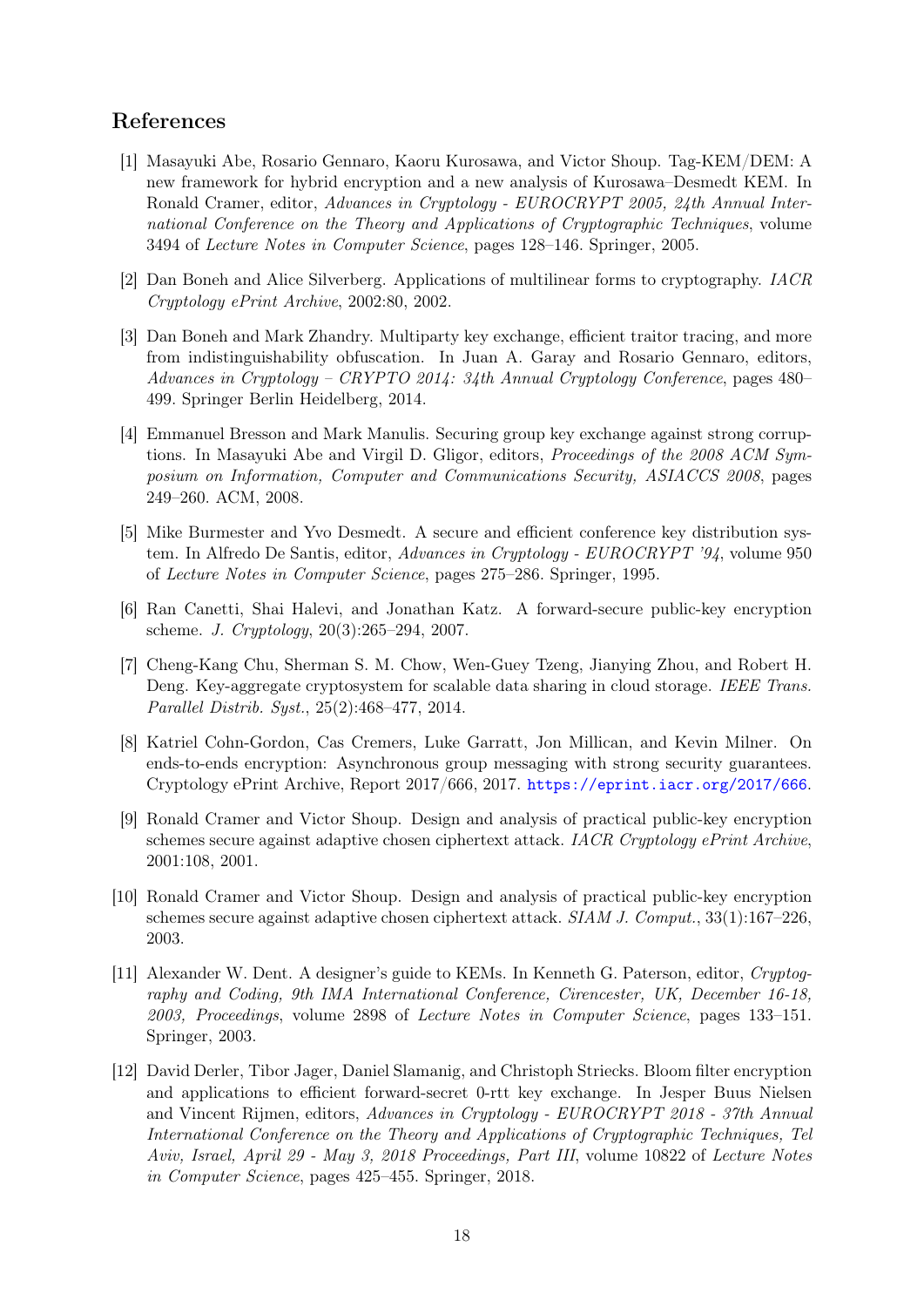- <span id="page-18-1"></span>[13] Weizheng Gao, Kashi Neupane, and Rainer Steinwandt. Tuning a two-round group key agreement. Int. J. Inf. Sec., 13(5):467–476, 2014.
- <span id="page-18-3"></span>[14] M. D. Green and I. Miers. Forward secure asynchronous messaging from puncturable encryption. In 2015 IEEE Symposium on Security and Privacy, pages 305–320, May 2015.
- <span id="page-18-10"></span>[15] Matthew Green. Secure blind decryption. In Proceedings of the 14th International Conference on Practice and Theory in Public Key Cryptography Conference on Public Key Cryptography, PKC'11, pages 265–282, Berlin, Heidelberg, 2011. Springer-Verlag.
- <span id="page-18-4"></span>[16] Felix Günther, Britta Hale, Tibor Jager, and Sebastian Lauer. 0-RTT key exchange with full forward secrecy. In EUROCRYPT (3), volume 10212 of Lecture Notes in Computer Science, pages 519–548, 2017.
- <span id="page-18-9"></span>[17] Dennis Hofheinz and Eike Kiltz. Secure hybrid encryption from weakened key encapsulation. In Alfred Menezes, editor, Advances in Cryptology - CRYPTO 2007, 27th Annual International Cryptology Conference, volume 4622 of Lecture Notes in Computer Science, pages 553–571. Springer, 2007.
- <span id="page-18-0"></span>[18] Jonathan Katz and Moti Yung. Scalable protocols for authenticated group key exchange. In Dan Boneh, editor, Advances in Cryptology - CRYPTO 2003, pages 110–125. Springer Berlin Heidelberg, 2003.
- <span id="page-18-8"></span>[19] Kaoru Kurosawa and Yvo Desmedt. A new paradigm of hybrid encryption scheme. In Matthew K. Franklin, editor, Advances in Cryptology - CRYPTO 2004, 24th Annual International CryptologyConference, Santa Barbara, California, USA, August 15-19, 2004, Proceedings, volume 3152 of Lecture Notes in Computer Science, pages 426–442. Springer, 2004.
- <span id="page-18-6"></span>[20] István Lám, Szilveszter Szebeni, and Levente Buttyán. Invitation-oriented TGDH: key management for dynamic groups in an asynchronous communication model. In 41st International Conference on Parallel Processing Workshops, ICPPW 2012, pages 269–276. IEEE Computer Society, 2012.
- <span id="page-18-7"></span>[21] István Lám, Szilveszter Szebeni, and Levente Buttyán. Tresorium: Cryptographic file system for dynamic groups over untrusted cloud storage. In 41st International Conference on Parallel Processing Workshops, ICPPW 2012, pages 296–303. IEEE Computer Society, 2012.
- <span id="page-18-5"></span>[22] Xuefeng Liu, Yuqing Zhang, Boyang Wang, and Jingbo Yan. Mona: Secure multiowner data sharing for dynamic groups in the cloud. IEEE Trans. Parallel Distrib. Syst., 24(6):1182–1191, 2013.
- <span id="page-18-2"></span>[23] Moxie Marlinspike and Trevor Perrin. The X3DH key agreement protocol. [https:](https://signal.org/docs/specifications/x3dh/) [//signal.org/docs/specifications/x3dh/](https://signal.org/docs/specifications/x3dh/), November 2016.
- <span id="page-18-11"></span>[24] Kouichi Sakurai and Yoshinori Yamane. Blind decoding, blind undeniable signatures, and their applications to privacy protection. In Proceedings of the First International Workshop on Information Hiding, pages 257–264, London, UK, UK, 1996. Springer-Verlag.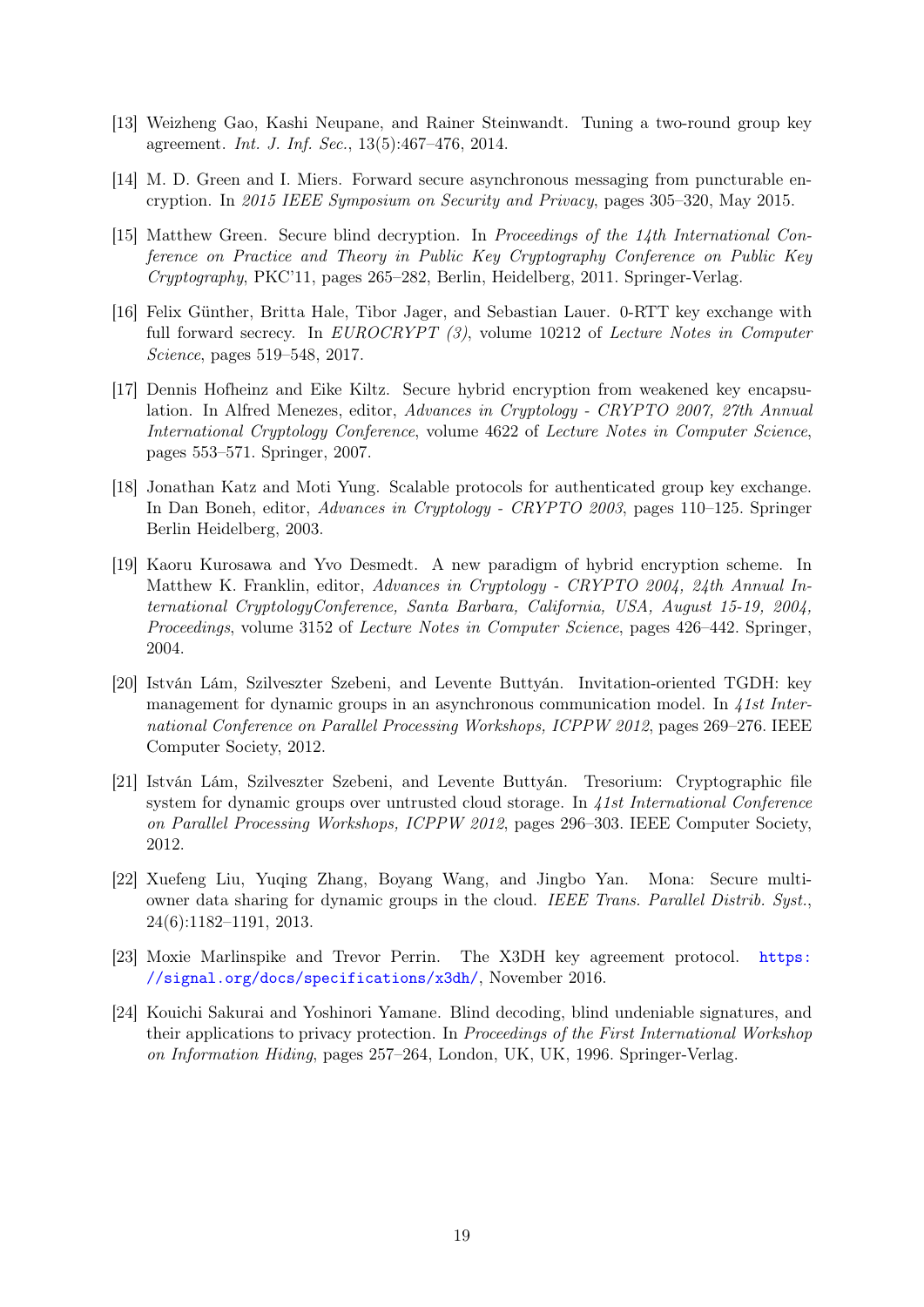# <span id="page-19-0"></span>A Multi-user Public-Key Encryption Security

In the proof of the main theorems, it is convenient to consider a multi-user variant of public key encryption. The security notion we consider is equivalent to the usual real-or-random security notion for public key encryption. We first explain and define the notion and then prove the relevant theorem.

We consider a *multi-user setting* with *n* users. All users use PKE, each user  $U_i$  keeps their own secret decryption key  $sk_i$  and all public encryption keys are assumed to be known to the public (and thus all algorithms).

For our security analysis we define the *adversary's capacity*. The adversary is given all public keys and can ask for challenge encryptions of any (valid) message under different public keys. In a chosen-ciphertext attack the adversary is allowed to ask for decryptions of arbitrary ciphertexts, except for those that would allow a trivial win.

We also give the adversary the ability to corrupt a user, that is, obtain the secret key of the corrupted user. In order to prevent trivial wins, we must restrict this capability to users for which the adversary has not yet asked for challenge encryptions. (This is a fundamental restriction for ordinary public-key encryption. For other notions such as puncturable encryption or non-committing encryption, this restriction could be somewhat relaxed.)

We now define *real-or-random indistinguishability* for a multi-user public-key encryption scheme under chosen-ciphertext attack and corruption attack (mu-ror-cca2): an adversary cannot distinguish encryptions of chosen plaintexts, possibly encrypted under different public keys, from the encryptions of equal-length random strings, encrypted under the same public keys.

In the definition of the security experiment we employ a list  $F_{L|ST}$  of of forbidden ciphertext, a list  $U_{LIST}$ , and a corrupted user  $C_{LIST}$  to prevent trivial wins.

**Remark 1.** We now describe the restrictions on our adversaries that we enforce by using  $F_{\text{LIST}}$ ,  $U_{LIST}$  and  $C_{LIST}$ . If the adversary asks its real-or-random (O.RoR) challenge oracle for some corrupted user (that belongs to  $C_{L|ST}$ ), the oracle will return encryptions of real messages. If the adversary asks for decryptions of some ciphertext that it received from its O.RoR oracle, the adversary will obtain nothing (to stop trivial wins). In a Corrupt query, the adversary cannot reveal the secret key of some user in  $U_{LIST}$ , since the challenge oracle has returned encryptions under their key (which means that revealing the key would allow the adversary to win trivially by decrypting the challenge ciphertext).

**Definition 12.** Let  $PKE = (KG_{pke}, Enc, Dec)$  be a public-key encryption scheme. Then the mu-ror-cca2 advantage of an adversary  $A$  against PKE is defined as

$$
\mathbf{Adv}_{\mathsf{PKE}}^{(t, n, c)\text{-}\mathsf{mu}\text{-}\mathsf{ror}\text{-}\mathsf{cca2}}(\mathcal{A}) = 2\bigg|\mathbf{Pr}[\mathbf{Exp}_{\mathsf{PKE}}^{(t, n, c)\text{-}\mathsf{mu}\text{-}\mathsf{ror}\text{-}\mathsf{cca2}}(\mathcal{A}) = 1] - \frac{1}{2}\bigg|.
$$

where  $n$  is the number of users,  $c$  the maximal number of corrupted users and  $t$  the maximal number of challenge ciphertexts the adversary can receive, respectively. The experiment  $\mathbf{Exp}_{\mathsf{PKE}}^{(t, n, c)$ -mu-ror-cca2 $(\mathcal{A})$  is given in Fig. [13.](#page-20-0)

The following result describes the relationship between the mu-ror-cca2 notion and the usual ror-cca2 notion.

<span id="page-19-1"></span>**Theorem 3.** Let PKE =  $(KG_{\text{pke}}, Enc, Dec)$  be a public-key encryption scheme. Let A be an adversary against PKE under adaptive chosen ciphertext attack and corruption attack in the multi user setting, running with n users. Suppose c is the maximal number of corrupted users, t is the maximal number of challenge ciphertexts the adversary can receive. Then there exists an adversary  $\beta$  against PKE under adaptive chosen ciphertext attack in the single user setting, such that

$$
\mathbf{Adv}_{\mathsf{PKE}}^{(t, n, c)\text{-mu-ror-cca2}}(\mathcal{A}) \leq nt\mathbf{Adv}_{\mathsf{PKE}}^{\mathsf{ror-cca2}}(\mathcal{B}).
$$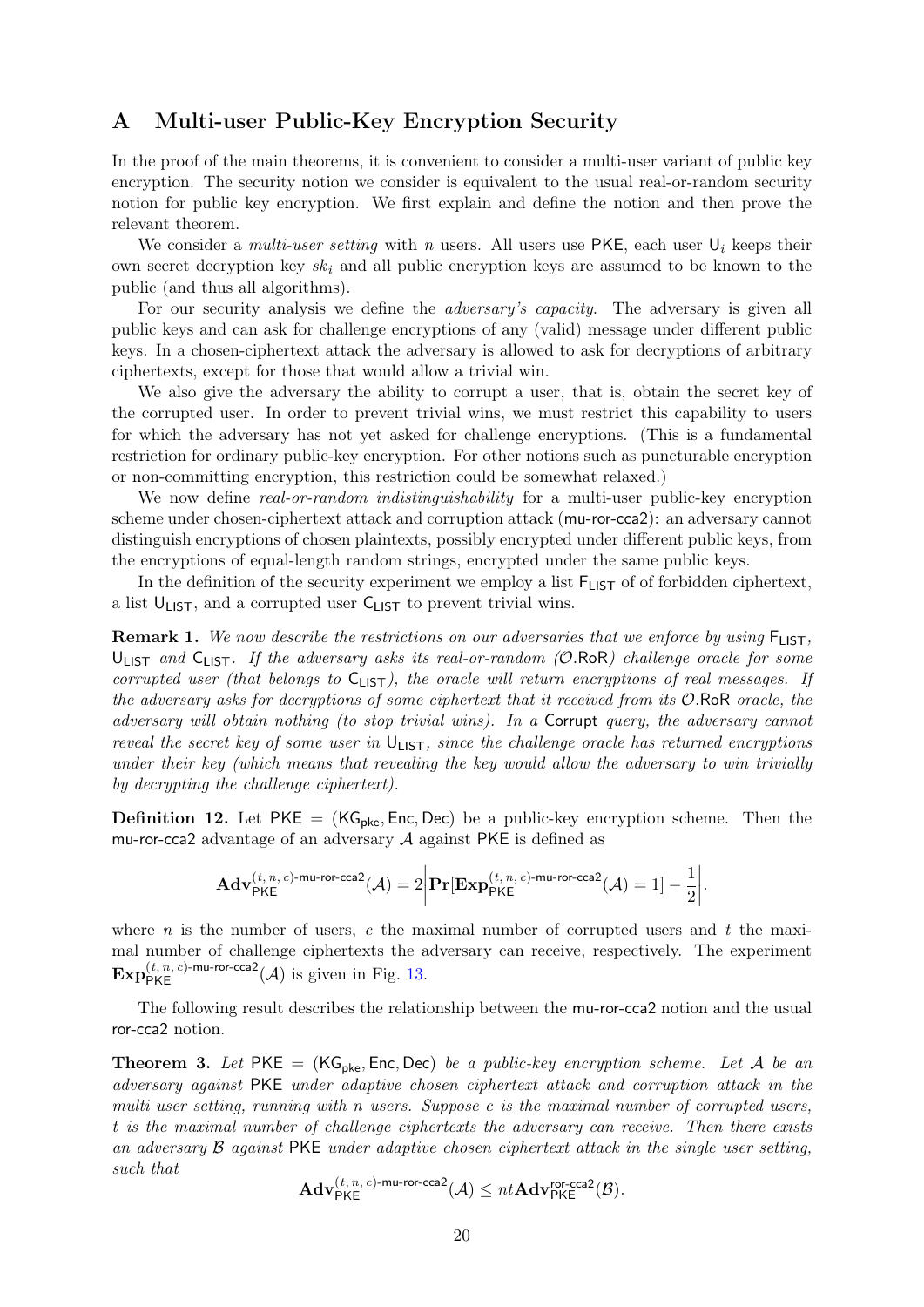| Exp <sub>PRE</sub>                                                  | Exp <sub>PRE</sub>                                                                   |                                                                                   |
|---------------------------------------------------------------------|--------------------------------------------------------------------------------------|-----------------------------------------------------------------------------------|
| $b \leftarrow \{0, 1\}$                                             | $\text{f } \{E_{\text{LIST}}, U_{\text{LIST}}, C_{\text{LIST}} \leftarrow \emptyset$ | $\text{if } pk \in C_{\text{LIST}}$ then return $c \leftarrow \text{Enc}_{pk}(m)$ |
| $\text{for } j \in \{1, ..., r\}$ do                                | $(sk_j, pk_j) \leftarrow \text{KG}_{\text{pke}}$                                     | $m_1 \leftarrow m$                                                                |
| $pk \leftarrow pk \cup pk$                                          | $m_2 \leftarrow M_{pk}$                                                              |                                                                                   |
| $b' \leftarrow A^{O.RoR_b, O.Dec, O.Corrupt} (\overrightarrow{pk})$ | $\text{U}_{\text{LIST}} \leftarrow \text{U}_{\text{LIST}} \cup \{pk\}$               |                                                                                   |
| $\text{return } b' \stackrel{?}{=} b$                               | $\text{return } c$                                                                   |                                                                                   |
| $\text{O.Corrupt}(pk)$                                              | $\text{if } pk \in \text{U}_{\text{LIST}}$ then return $c$                           |                                                                                   |
| $\text{C.Corrupt}(pk)$                                              | $\text{if } ck \in \text{FlIST}$ then return $c$                                     |                                                                                   |
| $\text{C.LIST} \leftarrow \text{ClIST}$ then return $\perp$         | $\text{C.LIST} \leftarrow \text{ClIST}$ then return $\perp$                          |                                                                                   |
| $\text{C.LIST} \leftarrow \text{ClIST} \cup \{pk\}$                 | $m \leftarrow \text{Dec}_{sk}(c)$                                                    |                                                                                   |
| $\text{return } sk$                                                 | $m \leftarrow \text{Dec}_{sk}(c)$                                                    |                                                                                   |

<span id="page-20-0"></span>Figure 13: The experiment defining  $(t, n, c)$ -mu-ror-cca2 security for a public-key encryption scheme  $PKE = (KG_{\text{pke}}, Enc, Dec)$ .

## A.1 Proof of Theorem [3](#page-19-1)

The proof is in three parts. The first part is a straight-forward hybrid argument, reducing the number of key pairs to one. The second part shows that when we only consider a single key pair, we can disregard the corruption oracle. And finally, the third part is again a straightforward hybrid argument reducing the number of challenge encryptions to one. This completes the argument, since  $(1, 1, 0)$ -mu-ror-cca2 is the same as ror-cca2.

**Part 1.** We first prove that there exists an adversary  $A_1$  against PKE under adaptive chosen ciphertext attack and corruption attack in the single user setting, such that

<span id="page-20-1"></span>
$$
\mathbf{Adv}_{\mathsf{PKE}}^{(t, n, c)\text{-mu-ror-cca2}}(\mathcal{A}) \le n\mathbf{Adv}_{\mathsf{PKE}}^{(t, 1, 1)\text{-mu-ror-cca2}}(\mathcal{A}_1). \tag{15}
$$

*Proof.* We use a hybrid argument with  $n + 1$  hybrid games, counting from 0. For corrupted users,  $\mathcal{O}$ . RoR will always encrypt real messages. In the *i*th hybrid game the challenge oracle O.RoR will encrypt real messages for the *i*th first public keys. For the remaining  $n - i$  public keys, the challenge oracle will encrypt random messages.

An adversary's advantage is bounded by  $n$  times the average distinguishing advantage for the same adversary against two consecutive hybrid games.

Now we use a  $(t, n, c)$ -adversary A to create a  $(t, 1, 1)$ -adversary  $\mathcal{A}_1$  against the scheme, and prove that this new adversary has the same advantage as the average distinguishing advantage for A against two consecutive hybrid games. The adversary  $A_1$  is given in Fig. [14.](#page-21-0)

If  $\mathcal{A}_1$ 's challenge oracle always encrypts the real message, then  $\mathcal{A}_1$  perfectly simulates the *i*th hybrid game for  $\mathcal A$ . Likewise, if  $\mathcal A_1$ 's challenge oracle always encrypts random messages, then  $\mathcal{A}_1$  perfectly simulates the i – 1th hybrid game for  $\mathcal{A}$ .

When  $A_1$  has chosen i, and thereby the two hybrid games to potentially simulate, its advantage is exactly equal to the distinguishing advantage of  $A$  for the two consecutive hybrid games chosen. Since  $A_1$  chooses i uniformly at random, the advantage of  $A_1$  is exactly equal to the average distinguishing advantage of A against two consecutive hybrid games.

The claim follows.

 $\Box$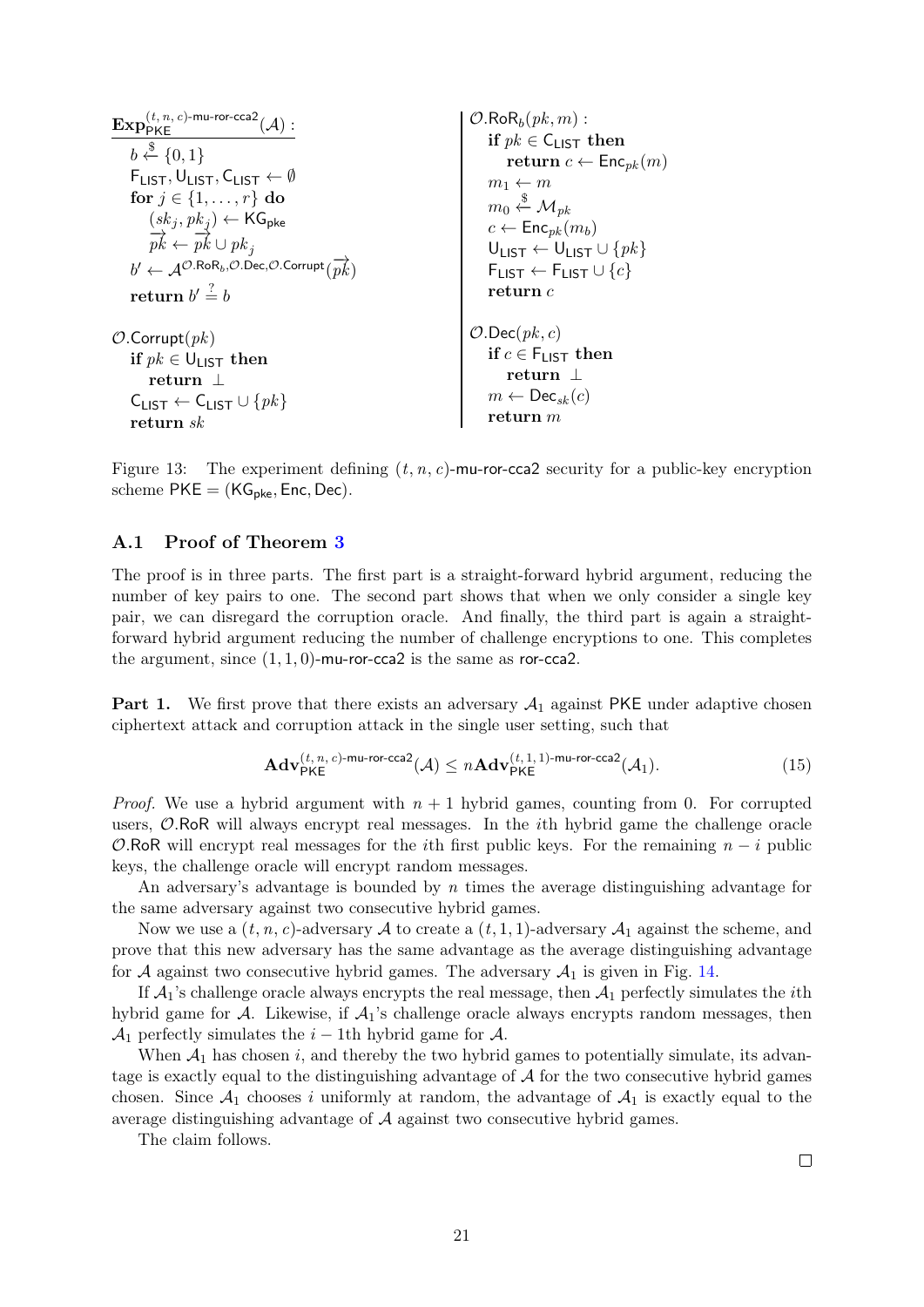| Reduction A <sub>1</sub> .                                               |                                          |
|--------------------------------------------------------------------------|------------------------------------------|
| $i \xleftarrow{\$} \{1, 2, ..., n\}$                                     | $\text{if } pk_j \in \text{Cl_LST}$ then |
| $f_{\text{LIST}}, U_{\text{LIST}}, C_{\text{LIST}} \leftarrow \emptyset$ | $\text{if } pk_j \in \text{Cl_LST}$ then |
| $(sk_j, pk_j) \leftarrow \text{KG}_{\text{pk}}$                          | $m^{\$} \xleftarrow{\$} M_{pk}$          |
| $pk \leftarrow (pk_1, pk_2, ..., pk_n)$                                  | $\text{if } pk_j = pk_i$ then            |
| $(sk_j, pk_j) \leftarrow \text{KG}_{\text{pk}}$                          | $m^{\$} \xleftarrow{\$} M_{pk}$          |
| $Q \xleftarrow{\$CROR}(pk_i, m)$                                         | $\text{if } pk_j = pk_i$ then            |
| $c \leftarrow \text{C} \text{RoR}(pk_i, m)$                              |                                          |
| $c \leftarrow \text{Enc}_{pk_j}(m)$                                      |                                          |
| $c \leftarrow \text{Enc}_{pk_j}(m)$                                      |                                          |
| $c \leftarrow \text{Enc}_{pk_j}(m)$                                      |                                          |
| $c \leftarrow \text{Enc}_{pk_j}(m)$                                      |                                          |
| $c \leftarrow \text{Enc}_{pk_j}(m)$                                      |                                          |
| $c \leftarrow \text{Enc}_{pk_j}(m)$                                      |                                          |
| $c \leftarrow \text{Enc}_{pk_j}(m)$                                      |                                          |
| $c \leftarrow \text{Enc}_{pk_j}(m)$                                      |                                          |
| $c \leftarrow \text{Enc}_{pk_j}(m)$                                      |                                          |
| $c \leftarrow \text{Enc}_{pk_j}(m)$                                      |                                          |
| $c \leftarrow \text{Enc}_{pk_j}(m)$                                      |                                          |
| $c \leftarrow \text{Enc}_{pk_j}(m)$                                      |                                          |

<span id="page-21-0"></span>Figure 14: Reduction  $\mathcal{A}_1$  playing  $\mathbf{Exp}_{\mathsf{PKE}}^{(t,1,1)-\mathsf{mu}-\mathsf{ror-cca2}}(\mathcal{A}_1)$ , used in proof of [\(15\)](#page-20-1).

**Part 2.** We now prove that there exists an  $(t, 1, 0)$ -mu-ror-cca2 adversary  $\mathcal{A}_2$  against PKE such that

$$
\mathbf{Adv}_{\mathsf{PKE}}^{(t,1,1)\text{-}\mathsf{mu}\text{-}\mathsf{ror}\text{-}\mathsf{cca}2}(\mathcal{A}_1) = \mathbf{Adv}_{\mathsf{PKE}}^{(t,1,0)\text{-}\mathsf{mu}\text{-}\mathsf{ror}\text{-}\mathsf{cca}2}(\mathcal{A}_2). \tag{16}
$$

*Proof.* We first note that if  $A_1$  calls its corruption oracle on its single public key, it has no way to get any information about  $b$ , so its advantage is 0.

The adversary  $A_2$  runs  $A_1$ . It forwards any O.RoR and O.Dec queries from  $A_1$  to its own oracles. If  $A_1$  queries its corruption oracle,  $A_2$  stops, flips a fair coin b' and outputs b'.

If  $A_1$  does not query its corruption oracle,  $A_2$  proceeds exactly as  $A_1$  and wins with exactly the same probability. Furthermore, if  $A_1$  does query its corruption oracle,  $A_2$  does not proceed exactly as  $A_1$ , but it wins with exactly the same probability.

Let E be the event that  $A_1$  wins, E' the event that  $A_2$  wins, and let F be the event that  $\mathcal{A}_1$  queries its corruption oracle, while F' is the probability that  $\mathcal{A}_2$  flips a fair coin to determine its result. Note that  $Pr[F] = Pr[F']$  by definition, and  $Pr[E|F] = Pr[E'|F']$  and  $\Pr[E|\neg F] = \Pr[E'|\neg F]$  by the above paragraphs. Then we have

$$
\begin{aligned} \mathbf{Pr}[E] &= \mathbf{Pr}[E|F]\mathbf{Pr}[F] + \mathbf{Pr}[E|\neg F]\mathbf{Pr}[\neg F] \\ &= \mathbf{Pr}[E'|F']\mathbf{Pr}[F'] + \mathbf{Pr}[E'|\neg F']\mathbf{Pr}[\neg F'] \\ &= \mathbf{Pr}[E']. \end{aligned}
$$

The claim follows.

**Part 3.** We now prove, again using a standard hybrid argument, that there exists an  $(1, 1, 0)$ -mu-ror-cca2 adversary  $A_3$  such that

<span id="page-21-1"></span>
$$
\mathbf{Adv}_{\mathsf{PKE}}^{(t,1,0)\text{-}\mathsf{mu}\text{-}\mathsf{ror}\text{-}\mathsf{cca}^2}(\mathcal{A}_2) \leq t\mathbf{Adv}_{\mathsf{PKE}}^{(1,1,0)\text{-}\mathsf{mu}\text{-}\mathsf{ror}\text{-}\mathsf{cca}^2}(\mathcal{A}_3). \tag{17}
$$

 $\Box$